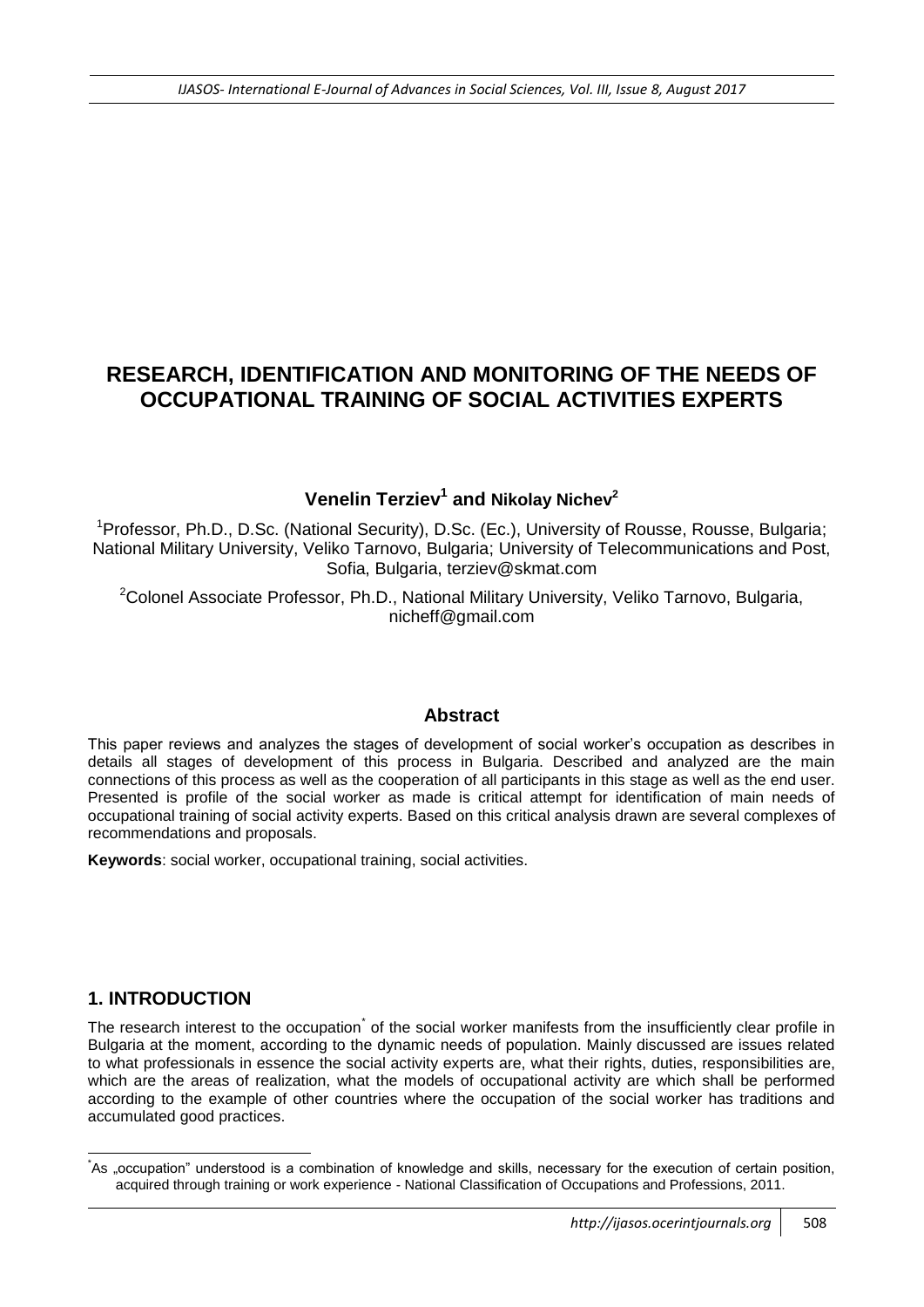# **2. ESSENCE OF THE SOCIAL WORKER'S OCCUPATION IN THE CONTEXT OF RENDERED SOCIAL SERVICES**

In July 2014 in Melbourne the Executive Committee of International Federation of Social Workers (IFSW) and International Association of Schools of Social Work (IASSW) reach consent that the review of the social worker's global definition has ended and suggest presented to be new definition for the occupation of the "social work", namely: *"Social work is occupation, based on the practice and academic discipline promoting social change and development, social cohesion and the empowerment and liberation of people. The principles of social justice, human rights, collective responsibility and respect to the differences are central for the social work. Based on the theories of social work, social science, humanitarian studies and knowledge of the native population, social work engages people and structures for dealing with the challenges of life and improvement of wellbeing. The aforementioned definition may be extended at national and/or regional level".\**

According to the recent editing of the Social Assistance Act (amended and completed Official Gazette issue No 8 dated 29 January 2016) in Bulgaria the social work is defined as follows: "*Social work" is occupational activity for improvement of mutual adaptation of people, families, groups and environment they live in. It is a complex of supporting activities, directed towards achieving better quality of life, dignity and responsibility in people on the grounds of their individual abilities, inter-personal relations and resources of community".* 

Social work is practice, occupation and academic discipline which recognizes that the interrelated historical, social and economic, cultural, territorial, political and physical factors serve as opportunities and/or obstacles for the welfare of the human and his development. The structural barriers contribute to the perpetuation of inequality, discrimination, exploitation and oppression. The development of critical consciousness by reflecting the structural sources of oppression and / or privilege based on criteria such as race, class, language, religion, gender, culture and sexual orientation, as well as developing strategies for action towards solving structural and personal barriers are central to emancipatory practice when goals are empowerment and liberation of people. In solidarity with those who are disadvantaged, the profession of social work seeks to reduce poverty, liberate the vulnerable and oppressed and promote social inclusion and social cohesion. The social change mandate is based on the premise that the intervention in social work is realized when the current situation at the level of the person, family, small group, community or society, is defined as requiring change and development. It is activated by the need to challenge and change the structural conditions that contribute to marginalization, social exclusion and oppression. Social change initiatives recognize the place of human activity for achieving progress in human rights and economic, ecological and social justice. The profession is equally engaged with maintenance of social stability while it is not used to marginalize, exempt or oppress any specific group of people. Social development conceptualizes as such through which marked are the intervention strategies, desired end conditions and political framework as the latter is completed by the institutionalized frames. Social work is based on overall biopsychosocial, spiritual estimates and interventions that will pass to micro-macro division, include various levels of the system and sector and interprofessional cooperation, directed towards sustainable development. Is gives priority to social-structural and economic development and is not subscribed to conventional wisdom that the economic growth is precondition for social development.

Many structures and taxonomies have been established in order to assist the workers to get oriented in the social work theories. In its fundament many of the classifications reach to human nature discussions, the relative significance of biological, culture and experience in human development and social movements, defining and forming the human society (T.1986). One of the greatest divisions in social work theory creates two large academic disciplines - psychology and sociology through the prism of inter-structural and psychological explanations of personal issues. With the structural perspectives the focus is on political, economic and material environment where people are - poverty and inequality, social injustice and the socalled "bad social functioning". In the practice most social work theories are strongly affected by the psychological perspective towards human behavior - the ways we develop, study and react. Attention is paid to the emotional side of people's lives and quality of their relations with children, parents and partners. Understanding, support, meeting emotional needs, control on experiences are accepted as approach to settling the problem. This approach includes several stages, presented in details in figure 1, namely:

- *identification, description and measurement of the problem;*
- *analysis of factors, including behavior of other people creating the problem;*
- *selecting objectives to solve the problem;*

-

<sup>\*</sup> http://ifsw.org/policies/guiding-principles-for-social-workers-working-with-others-to-identify-and-protect/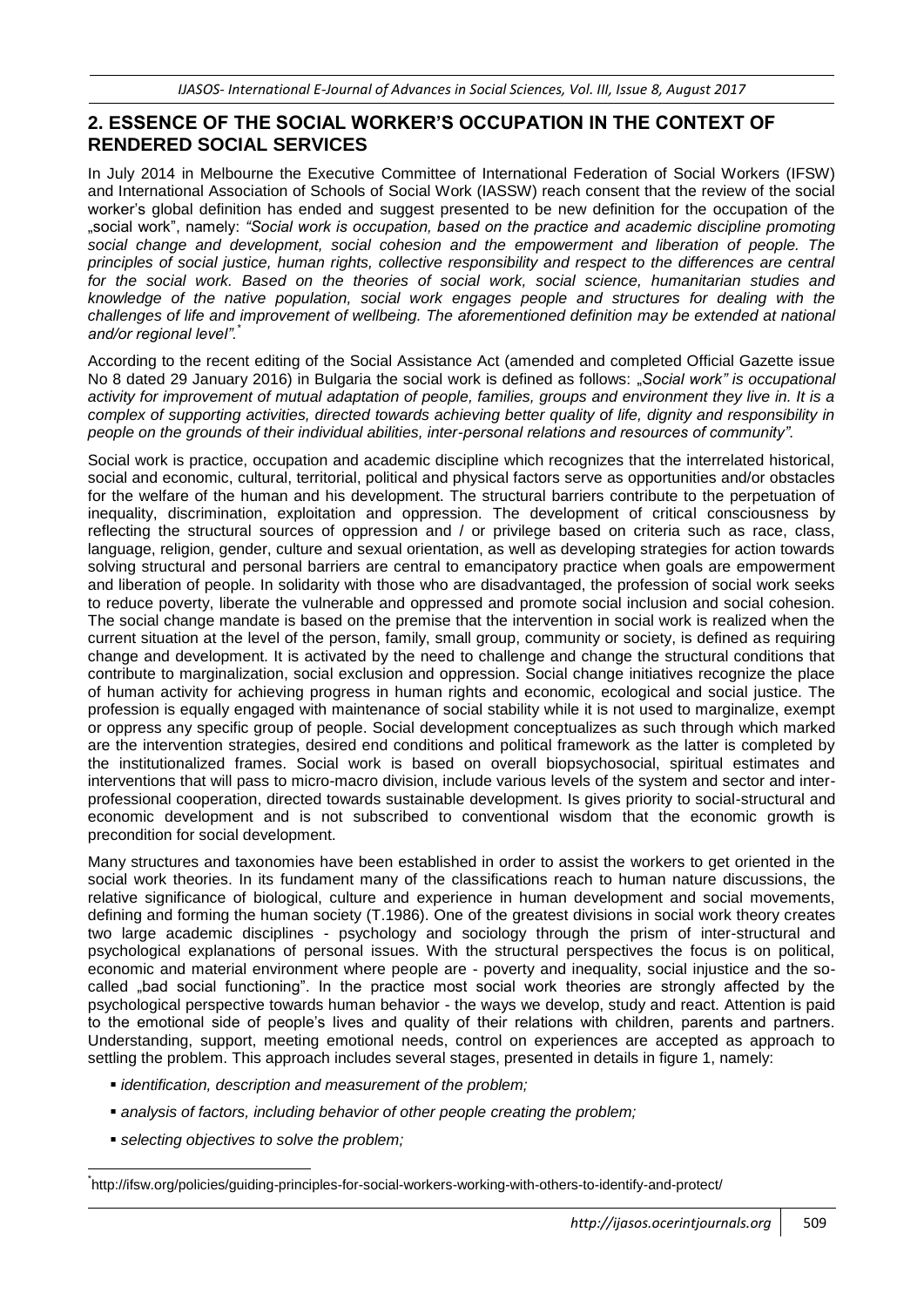*determining and performing those actions through which reached will be the objectives and solved will be the problems.* 

# **3. PROFILE OF THE SOCIAL WORKER RENDERING SOCIAL SERVICES**

Identification of social worker's professional profile rendering various social services in Europe is complex having in mind that the European Union countries name in various ways experts, engaged with social work. In the American and European literature sources attempts are made concluding the general occupational characteristics of the social worker (2002a-c,2003a-e,T.2004).

Most generally at descriptive level, the social worker's occupational profile includes three components:

- *professional skills;*
- *professional roles;*
- *professional competences.*

*Professional skills.* In their foundation are the characteristic for the occupation practical activities which the social worker carries out with the purpose of supporting people and families to recover their abilities and take part in the social life. Those activities may be conditionally distributed in two categories - actions with "direct" and "indirect" impact.

*Direct impact activities* are often undertaken with the purpose of easing and solving certain social problem for a specific client (individual, family). This is social work with client and others in his favor. Those activities include individual estimate of the client's status, consulting or rendering specific service, intermediation with other services and institutions. Estimate of the client is a complex process and includes a selection of activities as orientation in his problems, gathering impressions regarding the environment he lives in, discussion of his problems with the remaining members of the team in the respective social service, reaching agreement with him. Consulting includes conversations that the social worker conducts with the client and which aim to change his attitude, understanding towards some aspects of life or relations with other people and groups as taking into consideration the psycho-social condition of the client. Intermediation helps the client create contracts with various agencies and services with the purpose of receiving assistance and what he needs.

*Indirect impact activities* affect general tasks of social problems' prevention with the purpose of improving social services. With them the focus are other social services, agencies, institutions and building connections between them, management, supervision and training of their personnel.

In 90<sup>s</sup> of XX century at the College of Social Works at the University of South Carolina, USA<sup>\*</sup> held is scientific research of social workers' activity, analyzing the work place of the social worker. The aim of the study is to establish the main activities, performed by the social worker. At representative principle interviewed were social workers holding various positions in the public as well as private sector. Study's results indicate the following main groups of activities:

- **i** individual work with clients;
- **work on separate case;**
- informal training of clients with the purpose of building skills for dealing with household and everyday life;
- providing the client with the necessary resources (contact with employers, experts psychologists, pedagogues, legal advisers, physicians and so on);
- **EXEC** estimate of resources, necessary for the client;
- compiling plan for work with the client;
- **•** compiling risk assessment;
- **•** organizing specific services to the client;
- **•** work in groups;

-

- monitoring of social worker's quality of work;
- **•** personnel management;

\* [http://www.cosw.sc.edu/,](http://www.cosw.sc.edu/) The College of Social Work at the University of South Carolina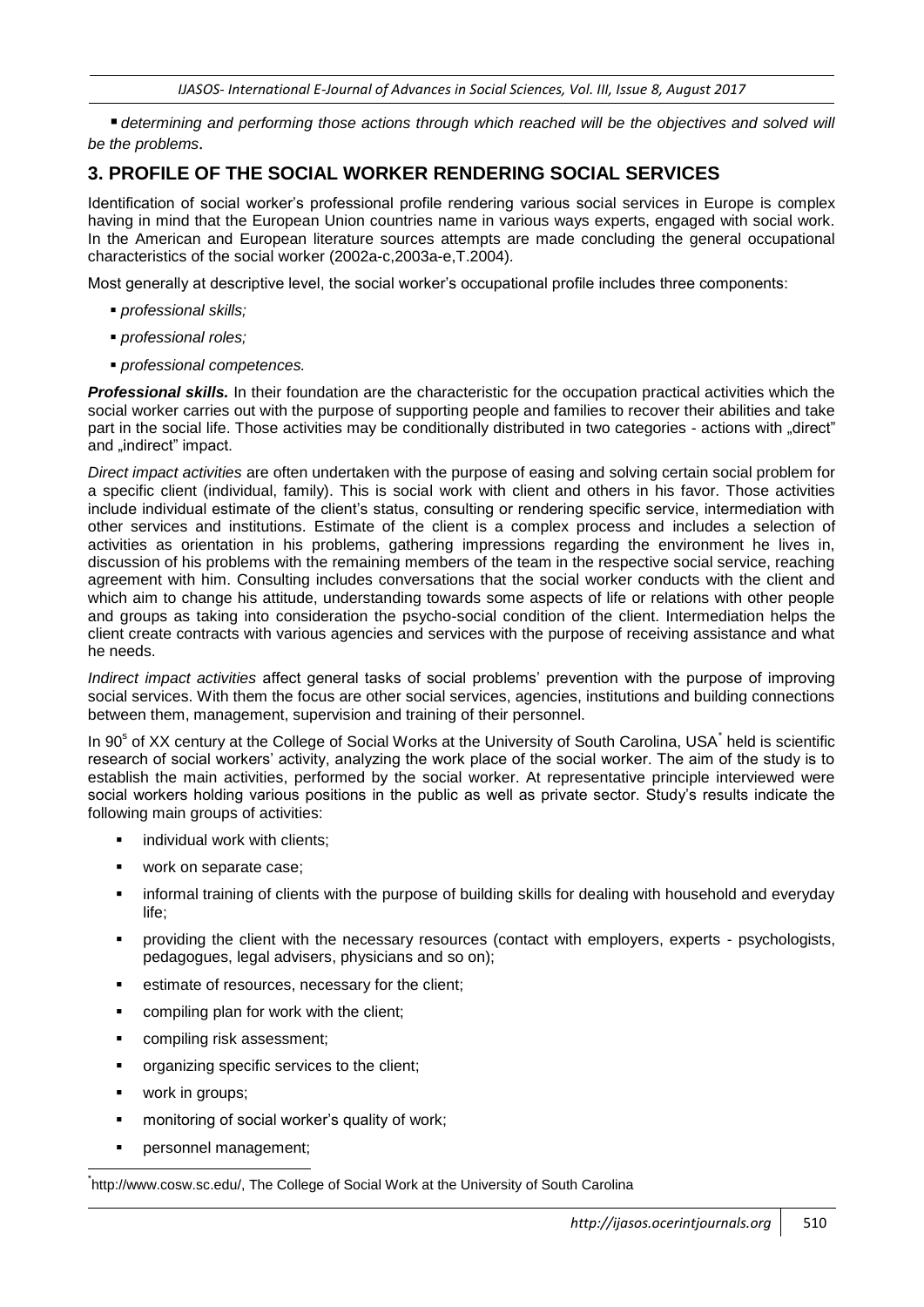planning, organizing and work on programs (new services);

Analysis indicate that social workers, regardless whether engaged directly with work with clients or hold managerial positions take part in self-development activities – acquiring skills, knowledge and values, necessary for improvement of professional activity (reading professional literature, participation in seminars, work information exchange).

*Professional roles*. The notion role in social studies is borrowed by the theater. Social and psychological significance of the notion is connected to "preliminarily prescribed behavior of certain person in the environment of cooperating individuals with regards to specific activity". The occupation of the social worker characterizes with significant number of professional roles which according to some researchers are more than 40. Enrichment and dynamics of the role update the personal and professional profile of social worker, they reflect the changes in work situation. Every social worker practices certain number of roles which comply with his personal and professional philosophy, competence, character and work conditions. According to M. Mihaylov when roles are performed, they shall be "played" from the position of the most successful scenario with regards to social point of view and the estimate of personal capabilities and attitudes is inevitable. Most generally, according to western models of social work the social worker is expected to play the following professional roles: *assistant, analyst, consultant, informer, mediator, advocate, mentor, animator, expert, researcher, coordinator, mediator, teacher, cooperative assistant, associate, friend, opponent, innovator, competitor, authority, facilitator, executer.* 

The variety of professional roles is sequence of the difference in theoretic preparation and occupational experience and practice of the social worker as well as his formal and informal education.

*Professional competences.* Regardless that the term competence is used in the papers of several authors prior to this (French sociologists 1950, Mishel, 1968 and others), all researches recognize that the article of David McClelland ("Testing for competency rather than intelligence". American Psychologist, 28, 1973) is the one truly popularizing the notion skill - competence. McClelland claims that the term competence shall replace the term "skill" which is too clear. According to him, standard work analysis methods, focusing on minimal skills miss things, for example how exceptional people work, what is the difference between mediocre and successful workers. With accepting the Lisboan strategy (2010) a decision was made for modernization and increase of quality of education which to lead to mastering seven universal key competences: mother tongue communication; foreign languages communication; mathematical competence and basic knowledge in the field of natural studies and technologies; digital competence; study skills; public and civil competences; initiative and entrepreneurship. With accepting the National Qualification Framework in Bulgaria legitimized where four universal personal and professional competences, as results of training: independence and responsibility; learning competences; communication and social competences, professional competences.

Competences, specific for the social worker are:

- communicating with people and organizations, creating work relations, engagements;
- cooperating and facilitating people to use their strong features and experience through providing information, advice and so on;
- **Example 1** estimating the situation together with the client and planning activities for overcoming the needs and risk;
- contributing with his work for the development and progress of respective organization as gets included in its activity;
- **teamwork skills'**
- managing and estimating his own perfection capacity.

## **4. PROFILE OF THE SOCIAL WORKER RENDERING SOCIAL SERVICES IN BULGARIA AND SECURING THE SOCIAL ASSISTANCE SYSTEM WITH SOCIAL ACTIVITIES EXPERTS (2002A-C,2003A-E,T.2004,2012A-B,2014A-D,2015A-D,2016A-B)**

Social work within our country is not closed for "foreign impacts". It is affected by universalized and unified tendencies of globalization. International organizations, related to professional community of social workers and social work schools are very attractive in professional exchange. Their contribution is the adoption of international definition of social work (2014) as well as initiative for fabricating and establishing work qualification standards. They are subject of work conference of International Federation of Social Workers in Adelaide (2004).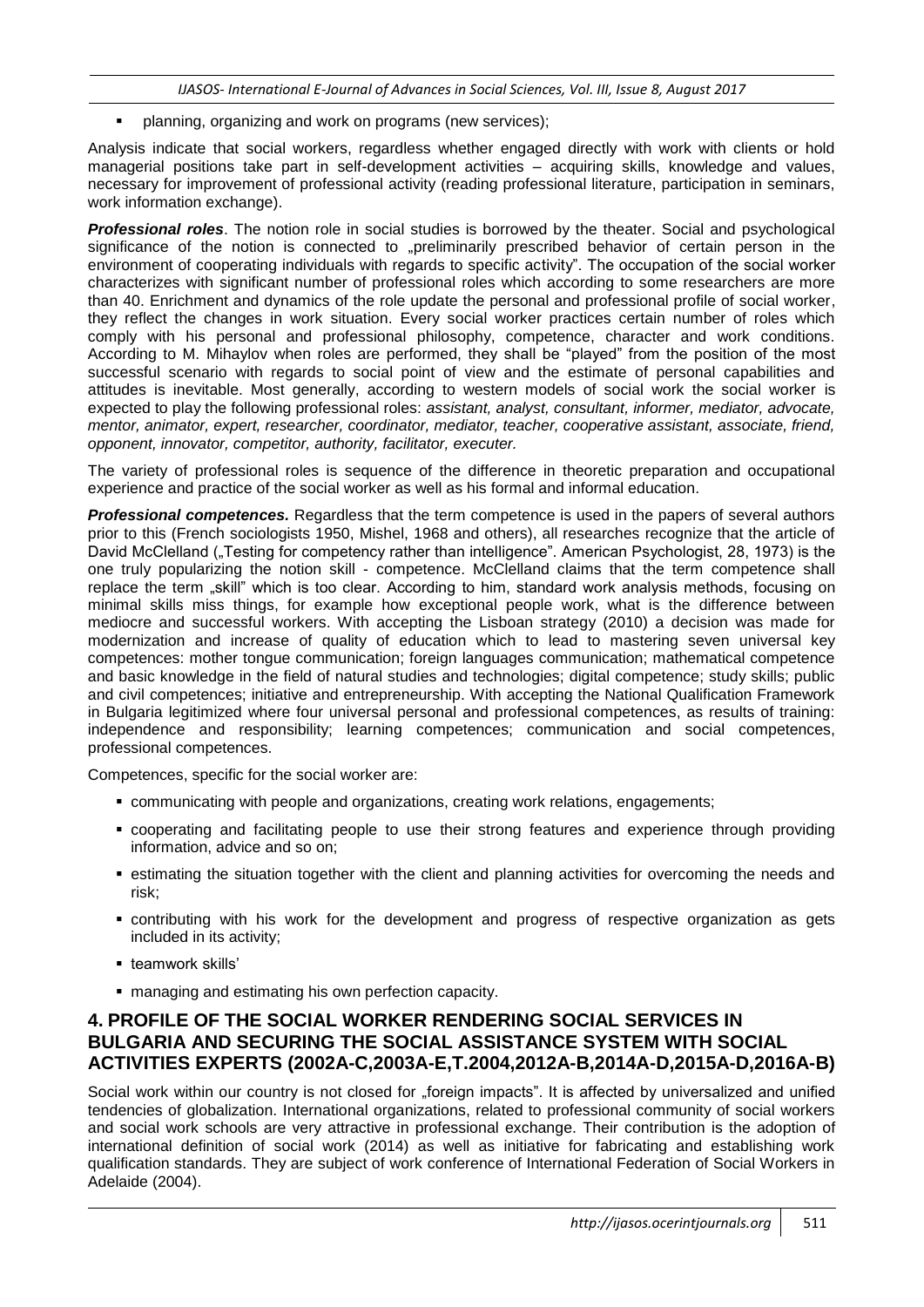In the eastern European countries introduced are European-American theories and applied methods of social work. With this established are conditions for renewing the bureaucratized state social assistance systems. At the same time performed is cultural and professional exchange which places the practice in those countries on new grounds. Through the financial and methodic assistance received according to various projects and programs the countries of Eastern Europe modernize their systems by adopting western models in social assistance.

European Union promotes the efforts of those countries as suggests mechanisms for institutional construction of their administrations. Funds the internal reforms by giving them possibility to create certain or transform already existing structures which to obtain support through access to practices - experts with experience in the respective field. This way, for example, in the beginning of 2002 signed is agreement between Bulgaria and Austria for institutional construction of Child Protection State Agency and municipals child protection divisions.

In the last 10 years in Bulgaria working are experts from the USA, Great Britain, Scotland, France, Denmark, Austria, and Germany. Undoubtedly the pluralism of ideas is useful but also confusing in cases when there is no clear view of what shall be achieved. The suggested social work models require careful analysis by taking into consideration the differences in societies with regards to ethnic cultural traditions and life philosophy. Models suggest different than our social, economic and institutional conditions. They can be hardly used without material modification and adaptation to the Bulgarian environment, observing the traditions, experience and training of social workers.

The aforementioned underlines the topicality of the question: What expert/ professional the social worker in Bulgaria is? What are his needs of continuous professional training with the purpose of increasing the quality and efficiency of social work as a whole?

Outlining the professional profile of the social worker in Bulgaria is a research problem with two possible approaches. They are preconditioned on the specific peculiarities of the country. They report the fact that social work exists in Bulgaria recently and this is why, even though to a different extend, seek specific cross points between the practices and existing theoretic settings. Inevitably in both approaches reference is made to the practice of countries with a history in social work. The first approach is the way of analogy with countries where social work has a long tradition. As a result of research and analysis of their practice is synthesized profile - model, and the profile of Bulgarian social worker seems to be based on "deviations" from ideal. The second approach focuses on accepted national views on the nature and content of social work and general profession values (confidentiality, non-discrimination, solidarity, legality, loyalty to the organization, colleagues, customers, society, profession and so on..). On this basis set is a profile - a model in which professionally significant features of the social worker are a function of social practice in Bulgaria.

The first approach is maintained by Merdzhanova and Gospodinov (Y.2003), in their research on professional peculiarities of social workers here. They synthesize a descriptive model based on psychological estimates of several occupations that are modern in Bulgaria during recent years and western researches on work of social workers. The model described the social worker with:

- **professional roles**: consultant, intermediary for obtaining social services, advocate, intermediary for obtaining social assistance, activist, communication intermediary, proxy, teacher, imitator, coordinator, researcher, organizer of work with groups, public spokesman (Z.1999a).
- **professional competences**: direct intervention when working with individual clients, current management of specific case for a specific client, forming adaptive skills for the everyday life, connection of the client with the necessary resources and active intermediation in client's interests, adopting a plan for services, estimating the needs of services with group, observation on the quality of work, personnel management, work with documentation, current administration, management of organizational changes, planning, preparation and estimate of programs (M.1999).
- main groups of professional abilities: scientific and scientific and applicable, diagnostic, methodic, communication, information, management, work with documentation.

Based on the model held is a research where part will take 72 social workers from Sofia and Panagyurishte, working at Social Assistance Municipal Service. Data indicate that the professional competences of the social worker in Bulgaria are mostly related to rendering social and legal consultations (76%), distribution and rendering social assistance (71%), contacts with other institutions and media (49%), directing elderly to other social authorities (36%). The leading professional roles are: direct contact with clients (71%), work with documentation (76%), contacts with other institutions (51%) as with lowest relative share are the direction for development of individual training programs, intervention programs, programs for utilization and applying new techniques in social work. Barely 29% of the questioned indicate that they consider very important the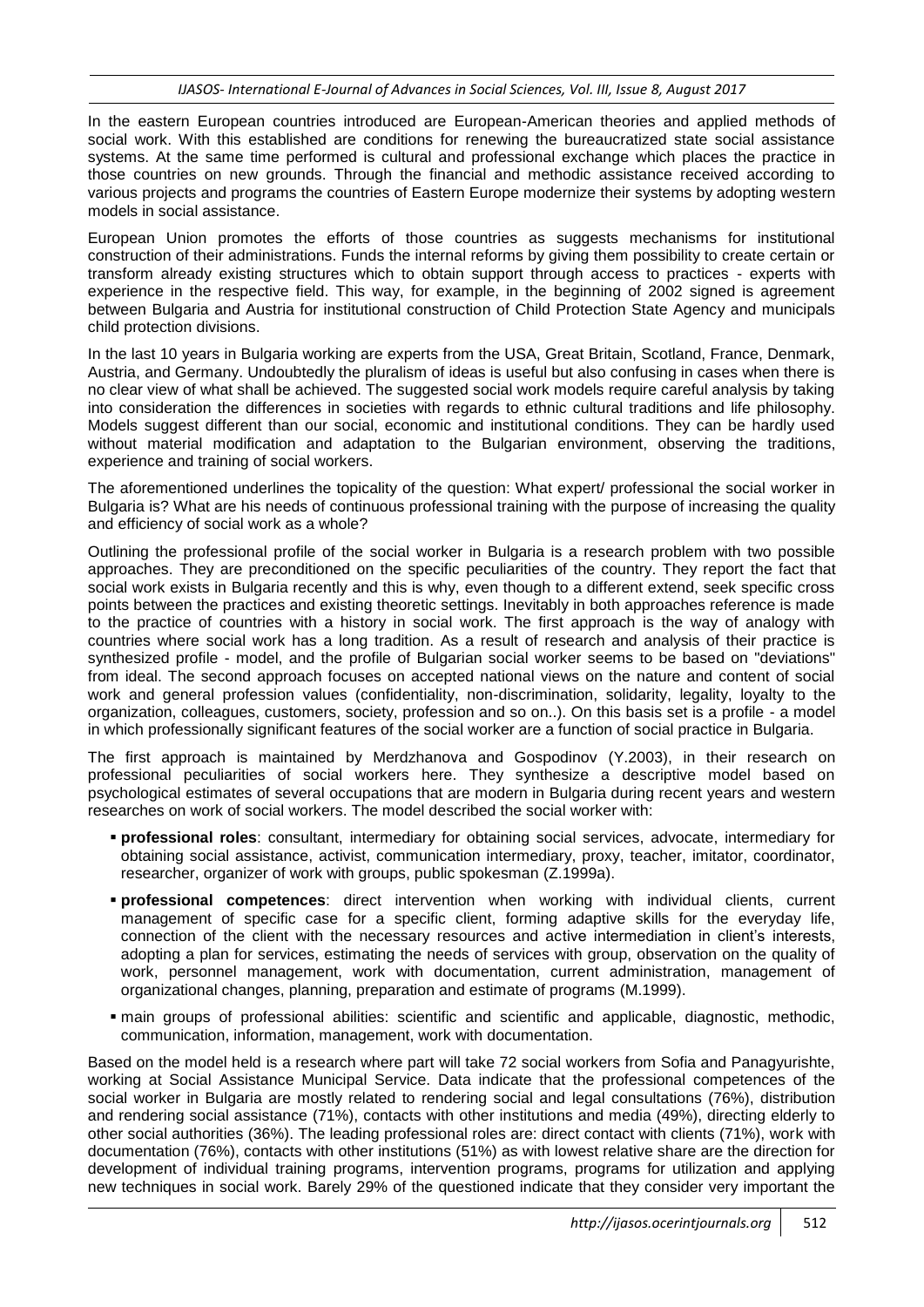maintaining and increasing of professional awareness and qualification. Authors outline a profile of the social worker which characterizes with:

- professional roles: consulting, intermediary, coordination, management
- professional activities: direct contacts with clients, contacts with other institutions, social assistance

 deficits in professional training: consulting and supporting of clients with specific and special needs, selfdevelopment and information exchange, development and applying new programs and approaches.

The second approach is adopted in this paper. Attempting to construct the professional profile of the social worker here established is a descriptive model reporting national views of social work as well as set in various normative documents, government strategies and programs. They determine the framework where developed is social work in Bulgaria. The analysis suggests strive to adequately combine the available national resources with the EU requirements. Adopted is the thesis that within the European social model every country looks for the most appropriate solutions which comply with the specifics of the economic, financial, social and demographic conditions and perspectives as fundamental ideas, principles and targets are similar.

The selected approach to the research problem allows underlining the common in the professional social activity, based on values valid for everyone practicing it and related to the designation of social work (to defend the weakest society members and support all citizens to maintain an independent way of life) and its professional philosophy ("care for the potential growth of every personality; respect to all personality, faith in dignity and value of every individual; empowering the weak and marginalized" (D.2003)) as at the same time outlines the specific in the model of social work while reporting the social, economic and institutional conditions where it is practiced.

The approach takes into consideration that the development of social work in Bulgaria is affected by the connections and interactions between processes of indemnifications, institutionalization, internalization and unification, generated by social-economic transformations in society and our membership in the European Union.

The design of professional social activity in Bulgaria is the fruit of economic and political considerations which effect on it is in direction of reasonable sufficiency, maximal efficiency, transparency, accessibility and reporting. It is accepted is a tool of social change which contributes to the social cohesion, social solidary and control over inequalities with review of optimizing the social relations and active maintenance of social balance.

According to the Social Assistance Act (Official Gazette, issue 120/200) social workers immediately realize the social assistance tasks. They provide services based on individual approach and assessment of specific needs of people and families. They aim to improve the mutual adaptation of people and the environment they live in order to reach better quality of life, dignity and responsibility based on individual abilities, interpersonal relations and resources of community such as:

- satisfy the main vital needs that the person cannot do for himself;
- strengthen and develop the social solidarity in hard everyday situations;
- assist the social re-integration and employment;
- promote the development of alternative social services.

The realization in full of the stated tasks imposes to social workers also professional roles

1. *work with the client in order to estimate his needs.* Social workers are at the entrance of the social assistance system. They determine the access according to the established criteria. They are required to have the necessary competence with regards to information they collect as well as to contact they make.

2. *work with the client in order to overcome specific hindering situation (the so-called case work).* Social workers implement activities with regards to specific client and vulnerable groups in society. They are engaged in rendering assistance and services. They develop individual plans, realize them and estimate the results of the basis of work relations with the client and teamwork. They plan, organize and control their own work and the work of others with the purpose of reaching set goals; dedication to work and abilities to work under pressure.

3. *risk management*. Social workers encounter serious problems with people causing troubles. Necessary is to recognize the risk for themselves, for the client and others and they shall be able to avoid and minimize it. This is related to determining, estimating and analyzing risk; balancing the rights and responsibilities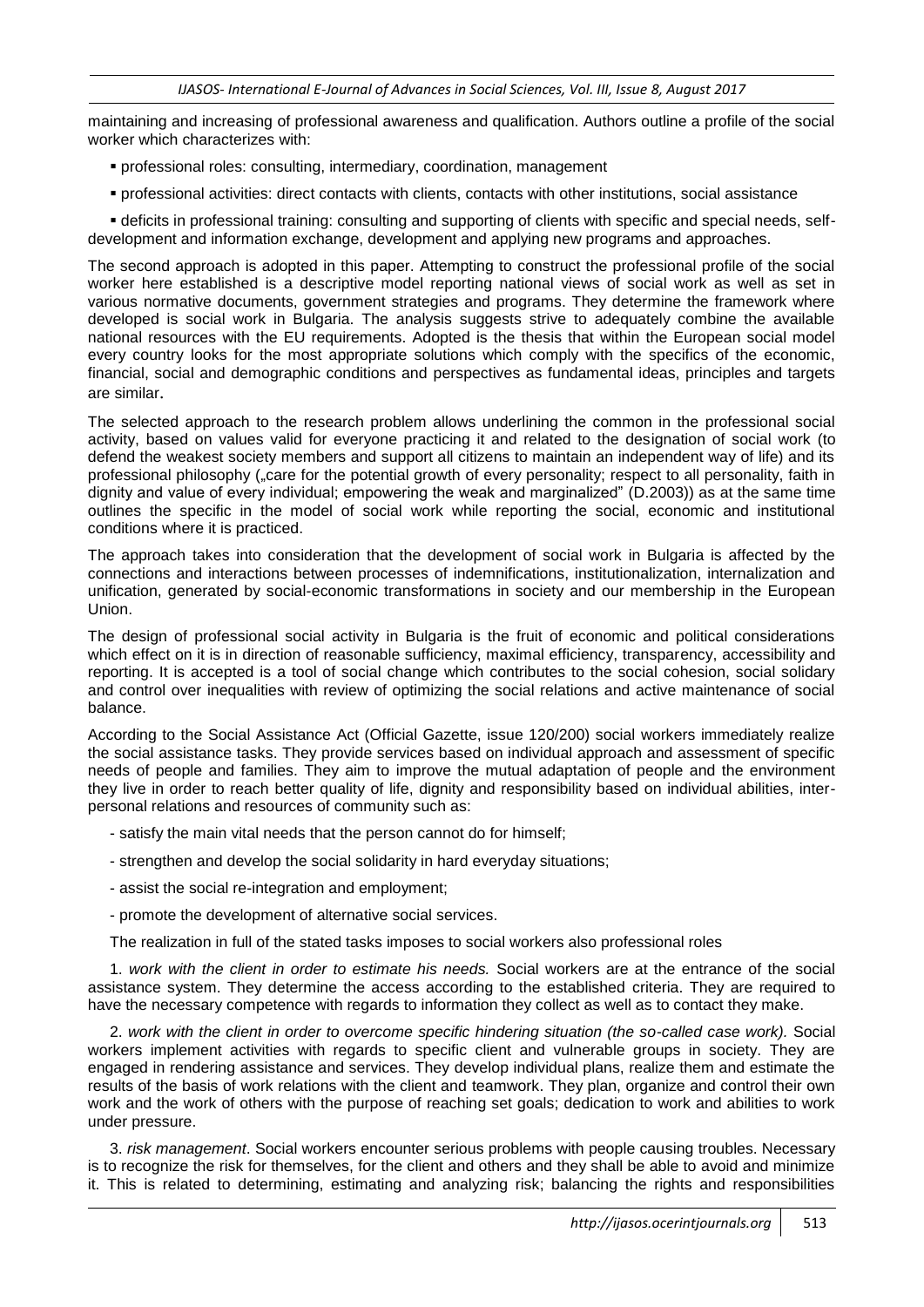related to risk; undertaking specific actions, risk monitoring; observing the safety procedures.

4. *professional development*. Social workers shall show responsibility towards their professional training, criticism towards their actions and increase their professional qualification with review the changes in social assistance policy. Introduction of new services and requirements towards their activity imposes constant perfecting and continuous training. Strive to success and willingness to develop their potential.

5. *work at organization*. The social worker is member of the employment team / group. Works with colleagues in a team, observes the employment discipline, maintains work documentation in appearance confirmed by the organization. Works according to the organization's policy.

6. *support of the client*. Social workers, on behalf and in favor of the client, defend his rights and express their needs and opinion, cooperate with the clients to organize and set their demands.

The so-defined professional roles position social workers as oppose to clients, own institution, other experts and institutions, engaged in implementing social policy, respective social assistance policy. The first two groups regard direct work with the client, the second two are related to risks in occupation and professional development and assure effective implementation of groups 1 and 2 as well as groups 5 and 6. This way they form a core of activities above which constructed are the latter two, related to functional roles regard to the work of the social worker as employer of organization on one hand and at the same time representative of clients on the other. Upon realization of professional roles and competences the social worker steps on professional ethics and values. Their execution requires of the social worker analyticity, emotional intelligence, empathy, social literacy, constant maintenance of knowledge, high civil, social and political responsibility.

The following conclusions may be drawn:

1. Missing are profound researches on the occupation of social work, professional profile and qualification of social worker in Bulgaria as well as the necessity of constant maintaining continuous training. In this sense the presented research, described in details in chapter third, point 3.2 are first attempts.

2. Throughout recent years professionally significant characteristics of Bulgarian social worker dynamically change with review of the accelerated bringing of social legislation in compliance with the once of the EU member-states. The social worker profile is outlines in the process as sought are cross points between the practice here and the EU member-states.

In the Bulgarian conditions professional competences of social worker are in three directions – direct work with clients, work in organization, work with colleagues, other experts and institutions. At the front are the priority functions – consulting, intermediary, coordination and management. Priority access to social assistance and services, maintenance and increase of professional awareness and qualification, observing the state institutional policy and priorities, teamwork.

The aforementioned allows making a statement that social workers here are engaged with social work, expressed in providing social assistance, social services and activities of social integration and defense of people and families. Their professionally significant characteristics are in compliance with the degree of institutionalization of occupation social worker in Bulgaria and extending the professional area.

In this context logically comes the question: What the degree of professionalization of social worker's labor in Bulgaria is?

As Pavalko (P.1971) states occupations have characteristic features:

-presence of system of abstract scientific knowledge, necessary for the practice of the respective occupation.

- special continuous training which is mainly obtained in the higher institutes, then during work.

- professional competence which is after acquiring the respective education, through the system of licensing and may be revoked under certain conditions.

- high degree of internal specialization. Within certain occupation formed are fields of occupational activity which are relatively individual.

- high degree of autonomy when working. Work of a professional may be estimated and controlled only by another professional.

- ethical professional code.

- professional associations, different than trade unions.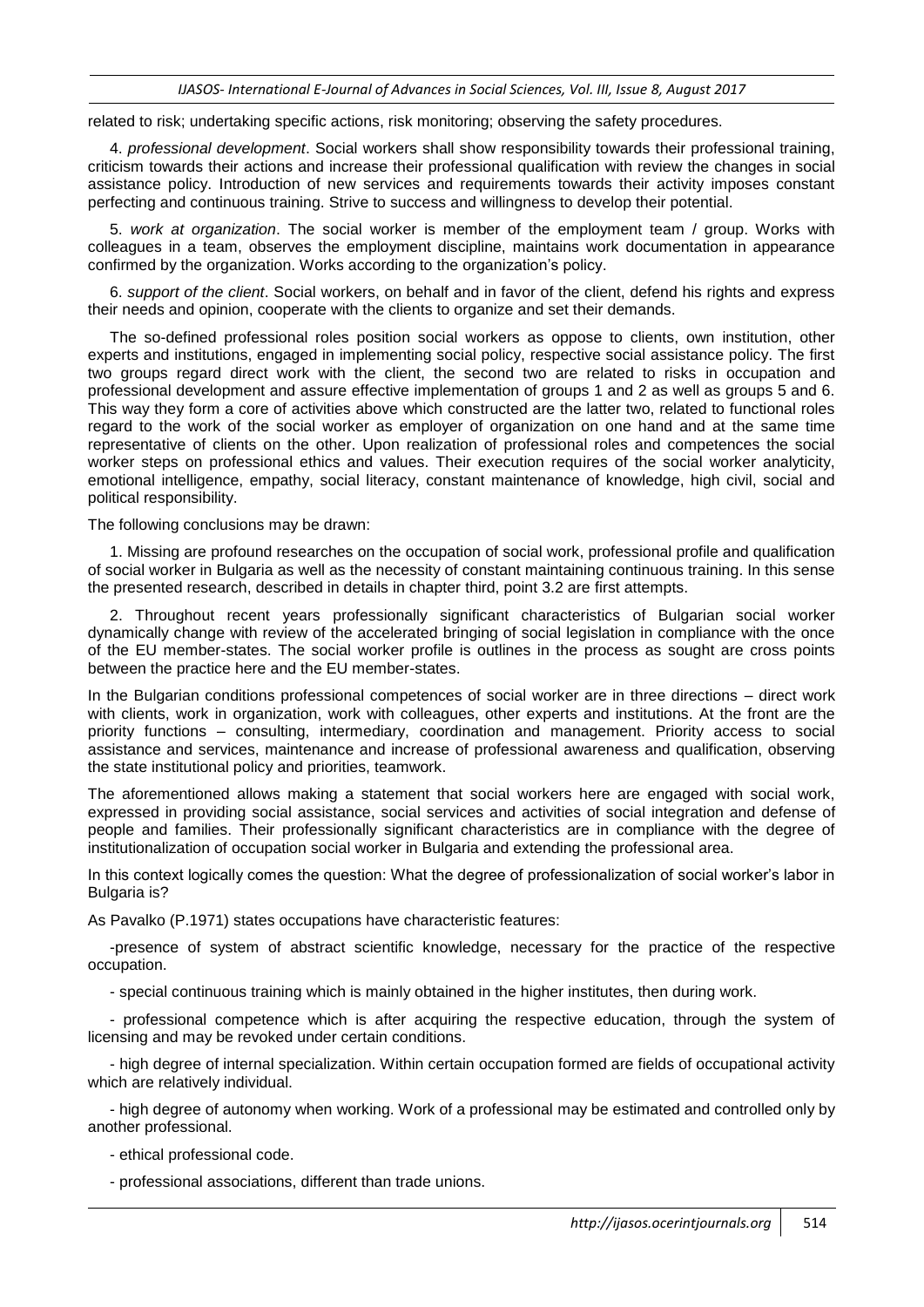- feeling of belonging to the professional community.

- specific method of building relations with the client as accepted is the fact that the professional knows better what the client needs from himself.

Comments following after the aforementioned:

• The system of scientific knowledge, necessary for the practice of social work in Bulgaria starts to erect. To the social work field directed are experts of similar scientific majors (psychologists, pedagogues, sociologists, medical workers etc.) This is natural for social work has inter-disciplinary character. They set the beginning of social work as scientific field and in recent years they are joined by trained social activities experts. Effort is put into accepting a unified terminology and forming a basic structural core of knowledge, forming the outlook of social work as a science. Still there are issues when structuring the scientific base of social work and the tendency of introducing theoretic models of other sciences is not yet overcome where experts identify themselves with the major they come from, and social work is presented as pedagogy, presented as applied psychology etc.

• Until the mid-90<sup>°</sup> Bulgaria has no special training of social work personnel. With social work engaged are experts who do not have the necessary education and perform activities which require higher qualifications. This is reflected on the efficiency of work. Present is necessity of new type of experts. Missing is connection between higher schools which train social activity experts in normal communication between the members of scientific community. Attempt for integration of teachers is the creation of "Social Activities Teachers in Bulgaria Association" (1997). Unfortunately this structure is dysfunctional until today. During recent years endeavors are made to activate contacts between experts through organization of and participation in social work scientific conferences.

• Established is Bulgarian Social Workers Association. The initiative for its establishment comes from the teachers and not those, employed in the social field. Members of the association are very few of the social workers. At the moment member are mostly social workers, employed in the non-government sector. The association has developed "Ethical Code of the Social Worker" but it is not accepted by Ministry of Labor and Social Policy and is not mandatory for the social workers in the country. The professional organization needs organizational and financial support.

• At the moment part of the social workers in Bulgaria have no special training in social work and this status quo is impossible to change in near future. The issue of licensing the social workers remains open. Every university diploma in social activities is considered sufficient to provide a license for the social work. Higher institutes are independent in validating the qualification they offer. The Bulgarian Social Workers Association is weak to perform actual regulation of the social work occupation – registration of social workers, expectations of constant professional growth, professional status, criteria for good professional practice, ethical code. The Ministry of Labor and Social Policy attempts to develop professional standards. An impression is made of dis-coordination /inconsistency between education and practice/.

The aforementioned allows stating that "social work" as young occupation in the Bulgarian professional life has difficulties to be legitimized and be assured with educational and practical experts. There is a hazard of blurring the professional appearance. Necessary is adequate development of its contents as determined is its place in the up-to-date hierarchy of professions, professional profile of the expert, qualification characteristics for all academic and qualification degrees and job descriptions for the work places.

*A conclusion may be drawn that despite the difficulties in Bulgaria a social worker profile starts to form, in many ways similar to the one in the western European countries. It complies with the changes in the social assistance system caused on one hand by recommendations and requirements of the European Union and World Bank and on the other – of the dynamically changing needs of the population.* 

The assuring of the social assistance system with social activities experts is an issue which 14 years after passing of the Social Assistance Act (2002) continues to be up-to-date. Throughout the years social work in Bulgaria has always been understood s care, giving social benefits and training (E.2010). The social worker is expected to mostly estimate, with the purpose of assuring financial assistance or other kind of material support that the client is entitled to. The change of those public views will require time. The beginning is set with adopting the Social Assistance Act (2002) which gives legislative interpretation of its content and legitimizes it as a new practice in the social assistance system in Bulgaria.

The first school for social workers was established in Sofia in 1932. In the end of the 50<sup>°</sup> of XX century PMI starts to teach semi-higher medical personnel - social workers for the system of public health and social care. Part of them work to public councils in the field of social care. Practically to the changes of the beginning of the 90° social workers in the structures of social care have semi-higher medical education or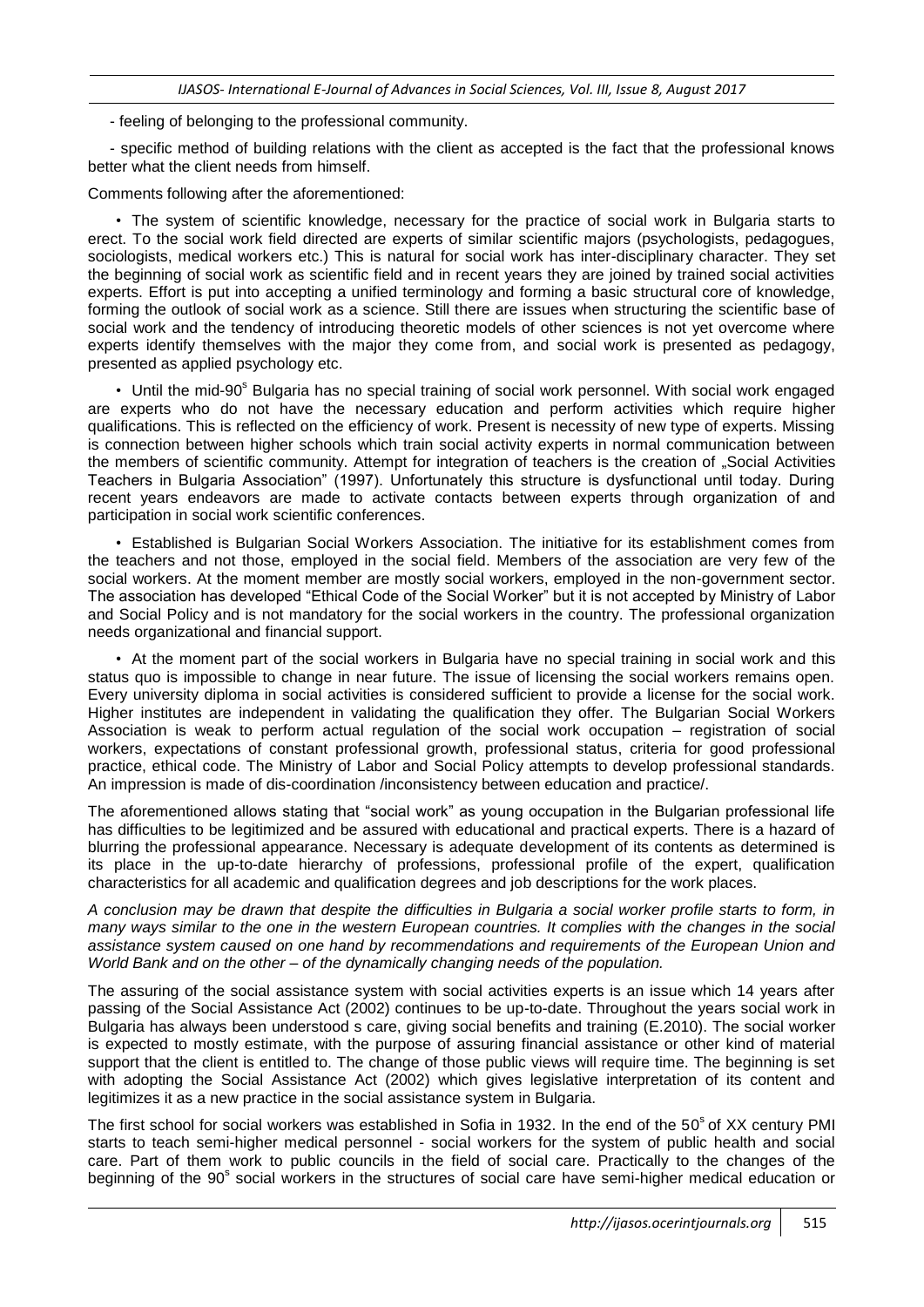higher economic education in major "Social Activity".

In 1990 in the social care system (SCS) employed are 18 000 people (Lyubomir.1993). The analysis of the qualification level indicates very low academic level: higher education- only 4.57%, semi-higher- 11.04%, secondary special – 11.89%, secondary- 15.02%, and primary and lower- 57.48% (E.2010). In 1991 held are competitions for directors of РЦСГ. Increased are the requirements for starting work at the SCS. The relative share of higher students reaches 10% but they have too various majors. Despite, in mid-90<sup>s</sup> there are still no requirements to the major of the newly-assigned in the system (E.1996). Practically there is no special training of personnel for social work. In the field of social activities formed is a need of new type of experts with complex training, able to render systematic, purposeful and qualified professional assistance to people and families being to a different extend in social and health risk. This type of experts find legitimation with forming the professional field of "Social activities" at the National Classification of Occupations, confirmed by Order No 54/26.03.1996 by Ministry of Labor and Social Policy. The experts in it are distributed in 3 categories: managerial officials at the Social Care Centers and Social Institutions funded by the budget (code as per National Classification of Occupations- 1155); analytical experts in social activities (code as per National Classification of Occupations- 2445); applied social activity experts (code as per National Classification of Occupations – 3461).

In 1999 the Ministry of Labor and Social Policy (Order No5/16.02.1999) confirms normative for service and number of personnel in the social assistance system, classifier of occupations and ways of basic monthly salaries, qualification requirements for holding position and type of job descriptions. For the first time since the beginning of the transition the state, presented by the Ministry of Labor and Social Policy claims what types of experts it needs in the social assistance system.

According to the types of job descriptions, social workers (code as per National Classification of Occupations – 2445) perform basic employment tasks and obligations, related directly to the work with clients:

- researching, study, processing and systematizing information about the client;

- organizing and implementing social assistance (social assistance or social service, including rules about their type and size);

- keeping personal files for the individuals being supported;

- periodic inspections for the individual and families being supported with review of maintaining the topicality of the support;

- individual work with clients for social adaptation and integration;
- consulting the client about issues important for him, including in the field of social support;
- directing the client to other experts, services and institutions, if necessary.

The social worker also has obligations which indirectly affect his work with a certain client. They regard his participation in the programs being developed for various groups of clients; the maintenance of connections with state and local authorities and organizations having regards to social assistance (assistance and services) or to problems of the respective group of clients. For holding the position "social worker" set are requirements for education - higher, semi-higher or secondary special and major: social activities, social pedagogy, social worker.

As sequence, Order No5/16.02.1999 of the Ministry of Labor and Social Policy, is revoked. Modified are the titles of positions as for example the title "social activities expert" replaces "social worker". In 2003 the Ministry of Labor and Social Policy (Social Assistance Agency) starts a procedure for development, update and confirming the job descriptions in the Agency. The changes in the job descriptions are imposed due to changes in the character of the activity and work organization. New types of job descriptions are effective as of August 2003. There unambiguously stated is that social activities experts perform social work expressed in providing social benefits, social services and activities for social integration of people and families in need as well as activities of child protection, in accordance with the effective legislation. Determined are fields of activity:

- granting social benefits and rendering social services;
- social integration and rehabilitation of disabled people;
- child protection (family support, prevention, re-integration, adoption, foster care);
- accepting and processing application, complaints, alerts;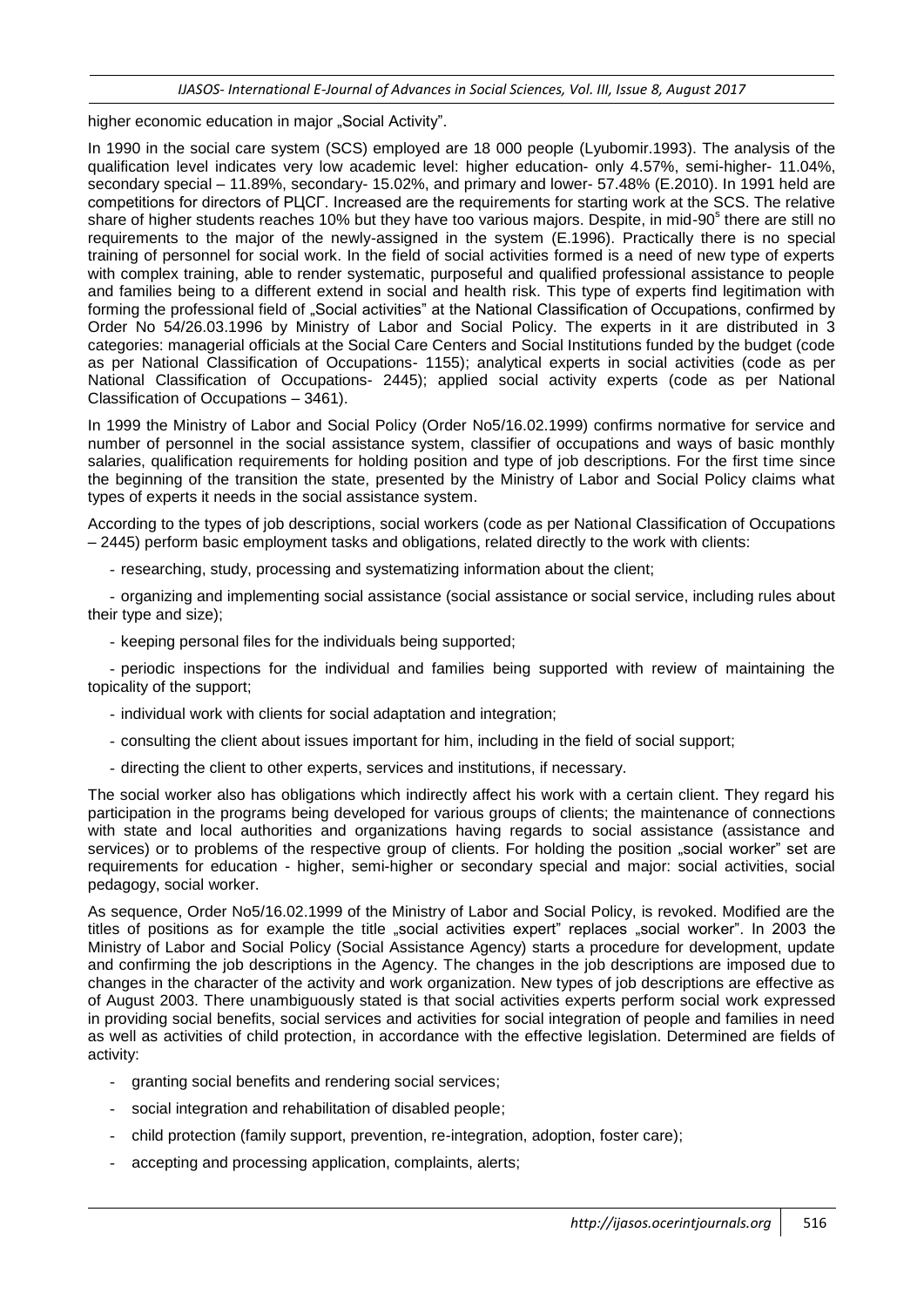partnership with other institutions, organizations, citizens and civil associations, companies on issues, related to social protection and vulnerable social groups;

research of the needs of social assistance and services of people and families on the territory of the municipality, in compliance with the normative regulations.

The division of posts "junior" and "senior" expert is formally as per degree without grading of duties and responsibilities according to the level of complexity. Holding them requires professional experience in humanitarian, social, economic and legal sciences. There are differences in the required skills and competencies in both expert positions. As leading stated are the skills: teamwork, knowledge of the principles and methods of social work, applying individual approach, planning, knowledge of regulations, estimation of needs, striving for self-improvement and professional development, computer literacy. Competences of the social activities experts are related to knowledge of laws and regulations, serving social field, knowledge of the internal functioning of Social Assistance Agency and Ministry of Labor and Social Policy, knowledge of the demographic structure of the region, social status of population, groups at risk and priority of their needs, social services within the community.

As of May 2004 the titles are again modified as "junior social activities expert" and "senior social activities expert" are renamed to "social worker" and as of November of the same year revoked is the requirement for education. The applicants for the "social worker" position are required to only hold secondary education.

*Analyzing all of this again indicates that there is no clear managerial view for the conducting of the professional social activity.* Until revoking the educational requirement for practicing the social work occupation (social activities) an impression was created in those employed in that field that there is a strive the social worker to get positioned among other experts as an expert with professional qualities as outlines are his specific fields of activity and clearly defined is his purpose during work. This was reported as legitimation of the "social work" occupation, creating some certainty in those employed and as a step in the direction of intuitional strengthening of the social assistance system. The reoccupation of the educational requirement contradicts with the logic of the reform and the accepted differentiated approach in social assistance and voids the existence of specialized education in social activities.

In the beginning of 2003 in the social assistance system employer are about 15 000 people as 6184 of them are in social services facilities and 5632 in Social Assistance Directorates (Council of Ministers.2002), 21% are employed in municipal activities in the field of social services. The personnel in the system were decreased with about 16% as oppose to 1990 (M. of Labor and S. Policy 2003). In various structures employed are about 5200 social workers as they are 78% of the composition of Social Assistance Directorates and 9% of the panel of social institutions for rendering social services. The assurance of population with social assistance system personnel for the year 1990 is 2.1 employed per 1000 people of population and for 2003 1.9 employer per 1000 people of population.

In the last 14 years the norms for serving the population has been altered several times. In 1990 1 social worker services about 33 000 people of territorial population, 1991- 1 social worker per every 7000-8000 people and 1992- 3 000 people (Lyubomir.1993). In 1999 Ministry of Labor and Social Policy defines normative for Municipal Social Assistance Services – 1 social worker per 2500 people of population and 2 social workers in social services facility. Currently the assurance for the population with social workers average for the country is 1 social worker per 1500 people as it varies for various municipalities.

Given are data about the assurance of the social assistance system in Great Britain (England, Scotland) with social workers. The attention is focused on the United Kingdom with review of observed preferences towards the British model when modernizing the social assistance system in Bulgaria.

#### **GREAT BRITAIN**

As per data of those employed in the public sector (DoH.2013), the number of those employed in the social assistance decreases for the period 2002-2012 as the number of social workers increases from 26509 in 2002 to 35 200 in 2012. In 2012 only in England the employed ones are 27 230 as 55% of them work parttime. Of them 16% are men. Social workers are 11% of the personnel. Of them only 1.86% are situated in daycare centers, 7.4% in hospital facilities. Most of them work in municipal social services. According to the groups of clients: 46% of social workers work with children, 22% with elderly, 18% people with disabilities, 1% with people with specific problems (HIV, alcohol, drugs) and 13% are not oriented towards certain group of clients. The assurance with personnel is 5.5 employed per 1000 people of population, averagely for the country 1 social worker services about 1615 people. The assurance with social workers for work which

-

<sup>\*</sup> for England and Wales jointly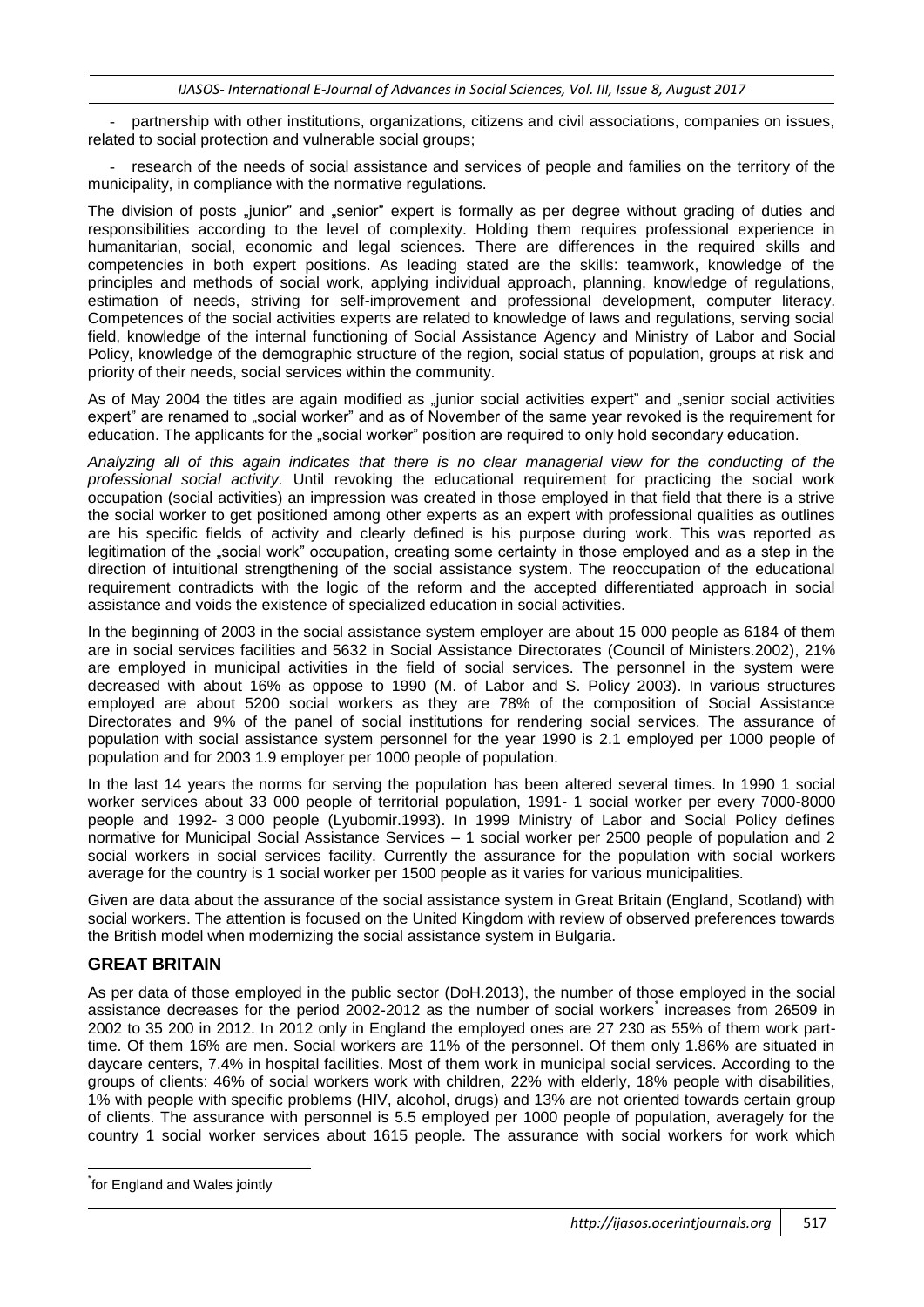children is 1 social worker per 800 children under the age of 18.

#### **SCOTLAND**

-

According to data for 2012 in social services in Scotland 47 446 people are employed as 25 598 people are working part-time (54%). The number of employed decreases with 7% in 2012 as oppose to 2006, mostly at the expense of the part-time work (91% of the released are part-time workers). The dynamics of personnel within 2006-2012 indicates that from 2006 to 2012 personnel in social services decreases with about 4% per year as for the first two years the decrease is mostly at the expense of those employed full-time and in the next year as result of restricting the part-time labor. For the six-year period being reviewed noticed is permanent tendency most of half the personnel in social service facilities to be employed part-time.

For the period 2006-2012 the assurance with personnel changes as for 2006 it is 7.5 employed per 1000 people of population and the lowest is reached in 2010- 6.6 per 1000, in 2012 it is 7.1 per 1000 of population. The assurance as per groups of clients is respectively: services for children 5.1 people personnel per 1000 people of population below working age, for services for adults- 5.5 service 1000 of population over 18 years of age, for criminals- 0.4 people per 1000 people of population in working age, services for more than one risk group- 0.6 per 1000 of population.

Over ¼ of those employed carry out homecare, ¼ are in social services, about 17% work with adults (elderly, disabled, people with mental retardation, metal diseases, people with specific problems- drug addicts, alcoholism, HIV) in stationary facilities and 10% in daytime care centers. Most of the personnel (64%) is engaged with rendering services for the elderly, 16% - children, 4%-criminals, 8% - more than one risk group, 8% of those employed practice managerial functions. The gender structure of personnel is strongly feminized – 85% of employed are female. Most females are engaged with work for the elderly where females are over 90% of personnel, lowest is the relative share of females (59%) servicing criminals.

Social workers are 4 252 people or 9% of personnel in the system<sup>†</sup>. They work at municipal social services. They make up 38% of the employed in the services. Social workers are 56% of personnel in children sectors, 36% in adults, 46% of criminals and 17% employed are working with more than one risk group. In the daycare homes and stationary facilities there are no social workers. Despite that in recent 10 years the number of social workers increases there is still working places as for the 2012 they are respectively 11%.

Social workers, in relation to all personnel of the social assistance system as per main groups of clients are 30% of personnel working with children, 4% - with adults, 45% of personnel engaged in services for criminals and 16% of personnel working with more than one risk group. In total may say that one social worker serves 1246 people on average for the country as assurance with social workers working with children is 1 social worker per 580 inhabitants under 18 years.

In qualification terms only 9.6% of workers in the education system are in major "social work", respectively occupational qualification - social worker, 10.4% with qualifications acquired through education - qualification courses within the system. Most of the personnel has no training in social work and social care. Education in "social work" hold 94% of social workers, 66% of managers at different levels, 22% of personnel within the group "other qualified personnel" - organizers of care, special rights employees, occupational therapists, supervisors of criminals.

Data about Great Britain and Scotland show that the number of personnel in various districts depends on local social assistance needs (welfare payments and social services). Influenced by factors such as deprivation and urbanization, degree of socio - economic development, degree of development of social services in the region, degree of interaction of local authorities with other organizations and neighboring districts in rendering the services.

The qualification level of employed ones is not very high. Its improvement is aimed in direction of:

- *Recruitment and prequalification of personnel*. Most of the personnel has no qualification in the field of social work and social care. Observed is permanent tendency for the increase of the number of social workers. Despite, annually reported are free working places. For their holing attracted are experts from other professional divisions as teachers and nurses.

- *Improving the training and occupational qualification of social workers*. Introduced is new academic

<sup>\*</sup> Personnel of Scottish Local Authority Social Work Services, Statistical Bulletin SWK/S/2013/24, Scottish Executive Statistical Services

<sup>&</sup>lt;sup>†</sup>for 2013 they are4384 people and for 2014 – 4511 Personnel of Scottish Local Authority Social Work Services, Scottish Executive Statistical Services, 2014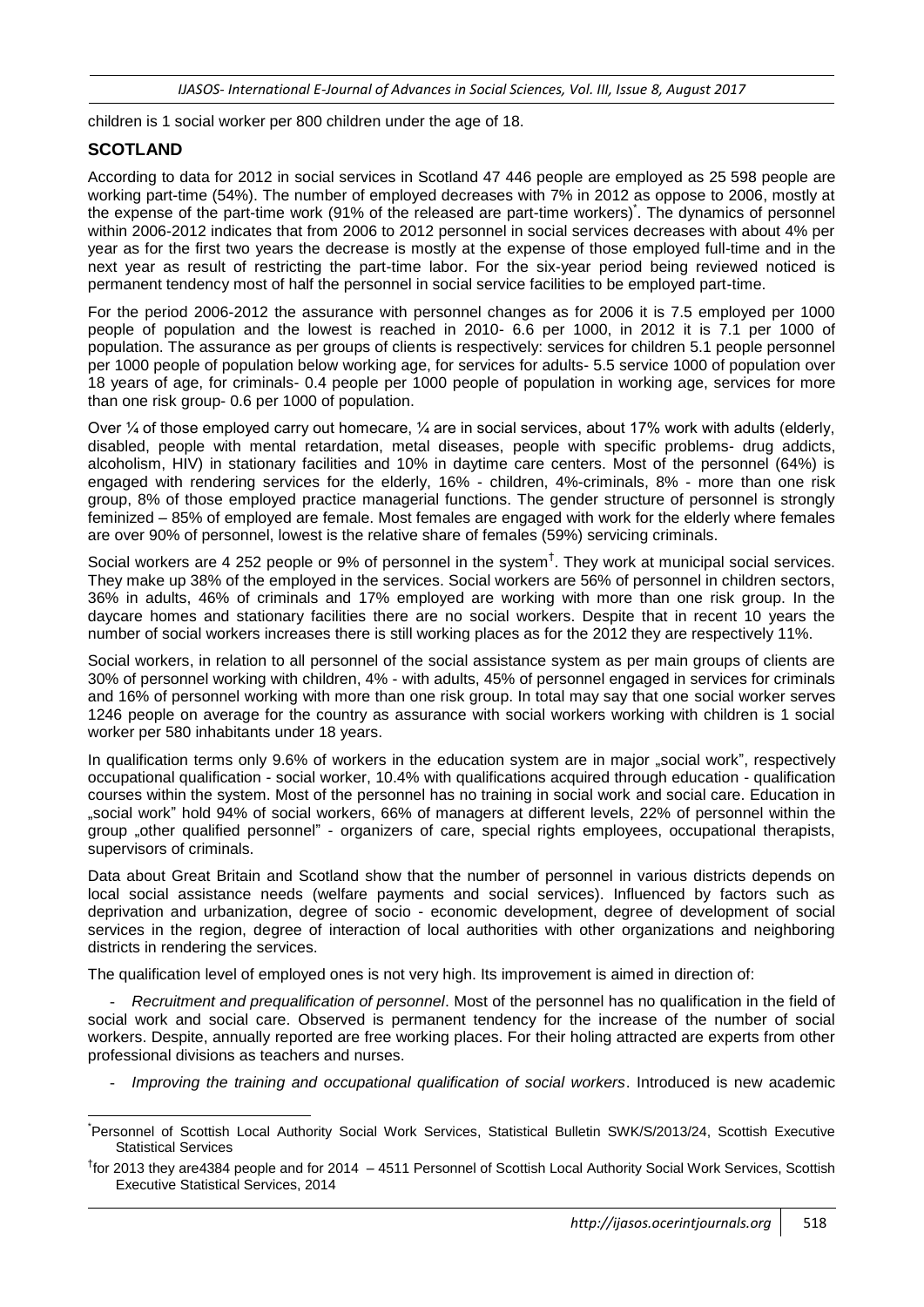degree in social work with duration of training 3 years. It starts in Great Britain (2003), Wels, Scotland and Northern Ireland (2004). The expectations are for overcoming the crisis in social work education as every country provides training complying with the needs of the population and the requirements of its social structures. Reported is that in recent years there is outflow of social work education. Less young people choose the occupation of the social worker as their work realization. In order to increase the probability in this occupation included to be appropriate candidates, measures are adopted for improvement of the practical training and financial training for social work students.

- *Deregulation and decentralization in education and training in social work.* 

- *Reporting regional differences in the field of social work as enhanced is the role of the newlyestablished Social Service Councils in every country*. They replace in 2001 the Central Council for Education and Training in Social Work (CCETSW) which was the national regulatory authority in the field of training and qualification in social work. This way every country receives the right to develop and apply own strategy in human resources management.

*Increase of personnel's qualification in municipal social services* (the so-called "front line personnel") for effective work, improvement of the quality of service, not allowing discrimination or violation of citizens' rights.

- *Rationalization of the number of composition of personnel through*: using flexible forms of employment in the field of social care (part-time work, sharing position, temporary employment contract work)

- *Creating work places appropriate for people without any qualification or with low qualification in the field of social services*. Those employed serve clients directly by providing them personal care, daily living activities, social networking and social workers perform duties in managing the process of providing care. This feature of social services defines the relatively low share of the social workers from the total number of personnel working with the elderly and disabled people.

- *High qualification requirements to personnel at all levels engaged with services with children*. Social workers consist of significant part of personnel working with children. They perform not only control but also methodic functions but they immediately take part in service of clients.

- *Using the opportunities of continuous occupational training\* for improvement of qualification level of personnel with review of higher qualify of social activities being performed* at national and regional level developed is training policy which includes issues on introducing new procedures, services, work methods, structural and/or organizational changes. Present is strategy for continuous occupational training and its security with material and financial resources. This way for example in Scotland every regional social activity directorate has a plan/ program for continuous occupational training, supported with a certain budget<sup>†</sup>. There is own training center. It conducts occupational training of non-qualified personnel in the field of social care in 6 degree, past-graduation qualification together with higher institutes in 2 degrees for certified social workers and planned training of various categories of personnel in the social assistance system as per specific practical issues as mostly short-term courses. The activity of the training centers is methodically supported by the Council of Social Services in Scotland.

The British experience suggests that the assurance of the population with personnel performing professional social work in our country should take into account regional differences, institutional and group-specific community peculiarities. Given the limited financial resources necessary is to effectively use available personnel to increase customer satisfaction with the quality of service. Basic resources are improving education and qualification level of employees and improving the organization of labor (labor organization is a separate issue that requires to be subject to other independent studies and will not be considered in details herein).

The analysis of the measures so far taken by the Social Assistance Directorate in terms of personnel indicates adherence to a strategy based on the use of all the possibilities for better and more efficient use of employees as the effect is flexible number at reduced full-time personnel:

- Update of the work schedule and job descriptions.

-

- Delegating certain activities of assistance-experts (for example socio-cultural consultants), hired as per

As "continuous training" understood is events or activities for training aiming to develop or perfect the existing knowledge or acquiring of new qualifications, entirely or partially funded by the organization for its employees with are working with employment contract (NSSI).

<sup>&</sup>lt;sup>†</sup>for 2012 granted are additional 3.5 million pounds for training of personnel from the municipal social services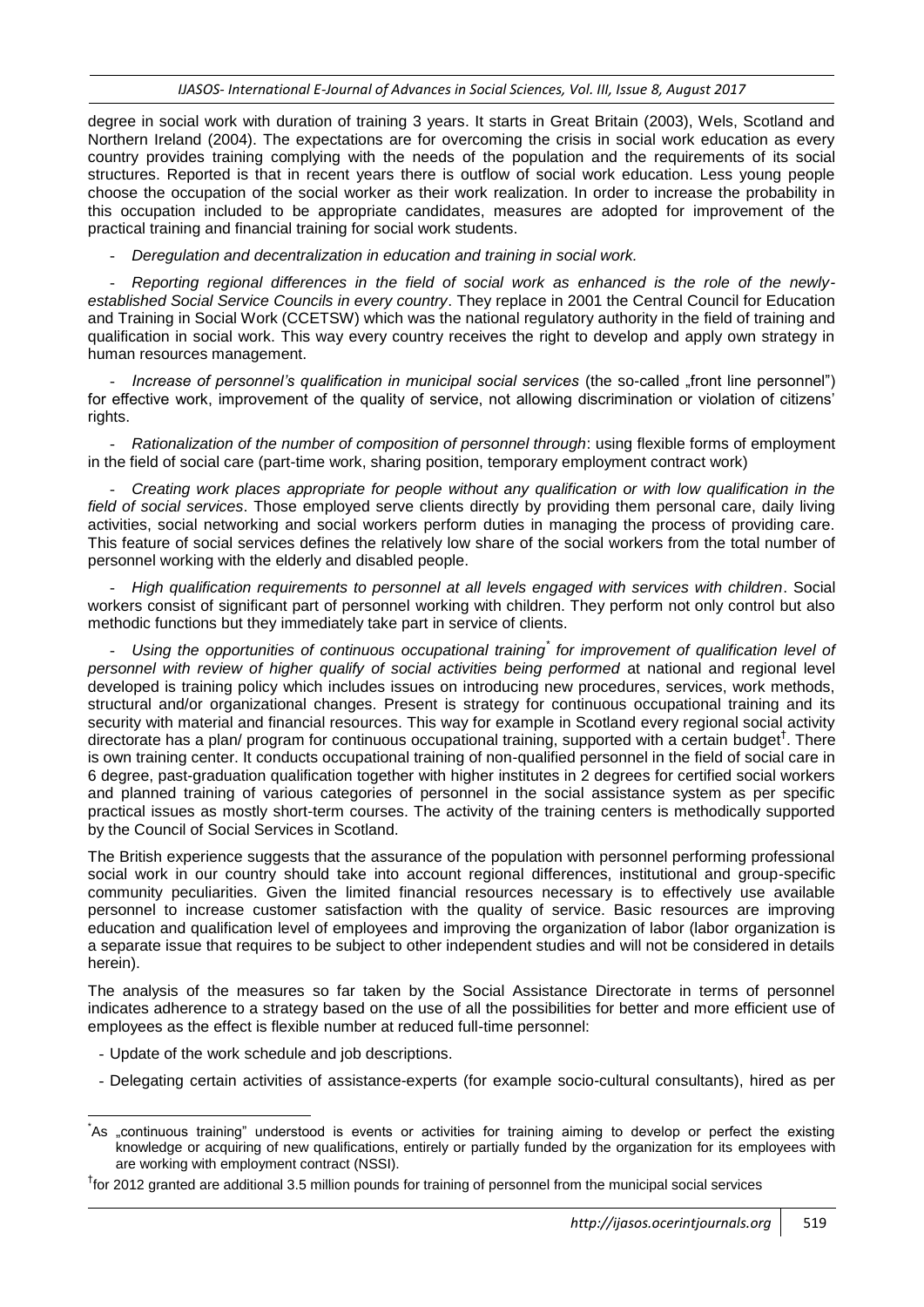national program "social assistance to assuring employment". The disclosing and funding of work places is at project principle.

- Attestation and employee training. Since 2003 in the territorial divisions of the Social Assistance Agency annually held is attestation of employees. Adopted are five levels of overall evaluation of performance as first degree is highest. (Ordinance on conditions and procedures for the appraisal of civil servants Official Gazette issue No 54/2002). There is no such practice in specialized institutions and social care centers in the community. They actively use informal forms of continuing occupational training (courses, demonstration of good practice) as they are mostly aimed at personnel working with children and mentally disabled people. In view of the limited financial resources accepted is practice to organize courses for managerial employees of large municipalities through which instructions, briefings and other events provided is information to subordinates. An active role plays the "Social Assistance" Regional Directorates which within the methodical function use some informal forms of continuing occupational training to maintain awareness and increase training and qualifications of employees.

- Improving labor organization in Social Assistance Directorate through using regional, team and rotational principle of work, applying flexible weekly schedules, reporting the loading of social workers and specialization in their employment duties in accordance with the client in the respective municipality. Territorial peculiarities find reflection in the permitted differences in the organizational structure regarding the number of receptions for citizens according to fields of activity and gains: cash support, family allowance for child protection and service of disabled people. Rotation of social workers as per regions contributes to the establishing and remedy of omissions and violations.

# **5. CONCLUSION**

As previously noted social work is a new occupation in Bulgarian professional life. Interest is any study of professional social work. From a research perspective, prominently placed is the first social representative study among social workers in Bulgaria. It outlines the main problems in their work lives. It was conducted by the Social Analyses Agency at Ministry of Labor and Social Policy in 1999 (L.D.2007). The data reveal that the occupation of "social work" is considered controversial by those who exercise it. Social workers say it is attractive because it is associated with various contacts, but at the same time intense, risky and thankless. Most social workers like their profession but have serious reservations about their specific job. The study identified three main groups of factors that influence job satisfaction of social workers and affect their professional confidence (2002a-c,2003a-e,T.2004,2012a-b,2014a-d,2015a-d,2016a-b).

The first group of factors is related to the nature and content of work. The type of work relatively most commonly leads to satisfaction among social workers. According to the results, 38% of them are completely satisfied, 54% somewhat satisfied, 3% are not satisfied with their work as social workers. Almost 90% of social workers identified as the most attractive feature of their work the opportunity to help people. This feature is a major source of satisfaction and pressure depending on whether it exists, and to what extent. Tension in working as social workers is due to: the inability to help all those in need (59%); irregular provision of funds for repayment of the aid (54%); regulatory shortcomings due to discrepancies with actual practice; limited power of social worker; lack of sufficient funds. According to a third of social workers discrepancy between desire and opportunities between needs and eligibility for benefits between declared and actual needs of citizens leads to conflicts, resulting in dissatisfaction and aggressiveness of their clients.

The second group of factors is associated with the conditions, organization and remuneration. Social workers give comparatively most positive assessments of colleague climate in social services (58%). Only 28% said they work in completely satisfactory labor organization, and 16% are satisfied with the working conditions. For the most part, social workers are dissatisfied with various shortcomings of their working environment (lack of equipment and supplies for work (48%); large volume of work (32%), lack of unified information system, difficulties when conducting social polls, heavy contingent).

The most massive and strongest dissatisfaction among social workers is caused by the payment of their labor (69%). Some of the interviewed said they would leave without hesitation if they find a better paid job. Frustration causes also the limited opportunities. Overall, a big part of the social workers are not satisfied with the conditions, organization and remuneration. The profession of social worker in their eyes has a low social status and they remain not consistently valued for their efforts.

The third group of factors reflects the common image of the profession and impacts on the professional selfconfidence of social workers. According to the research every tenth of them shares that society does not recognize or value their labor. Recommendations are made for increase of the public image of the occupation and improvement of the social workers' qualification.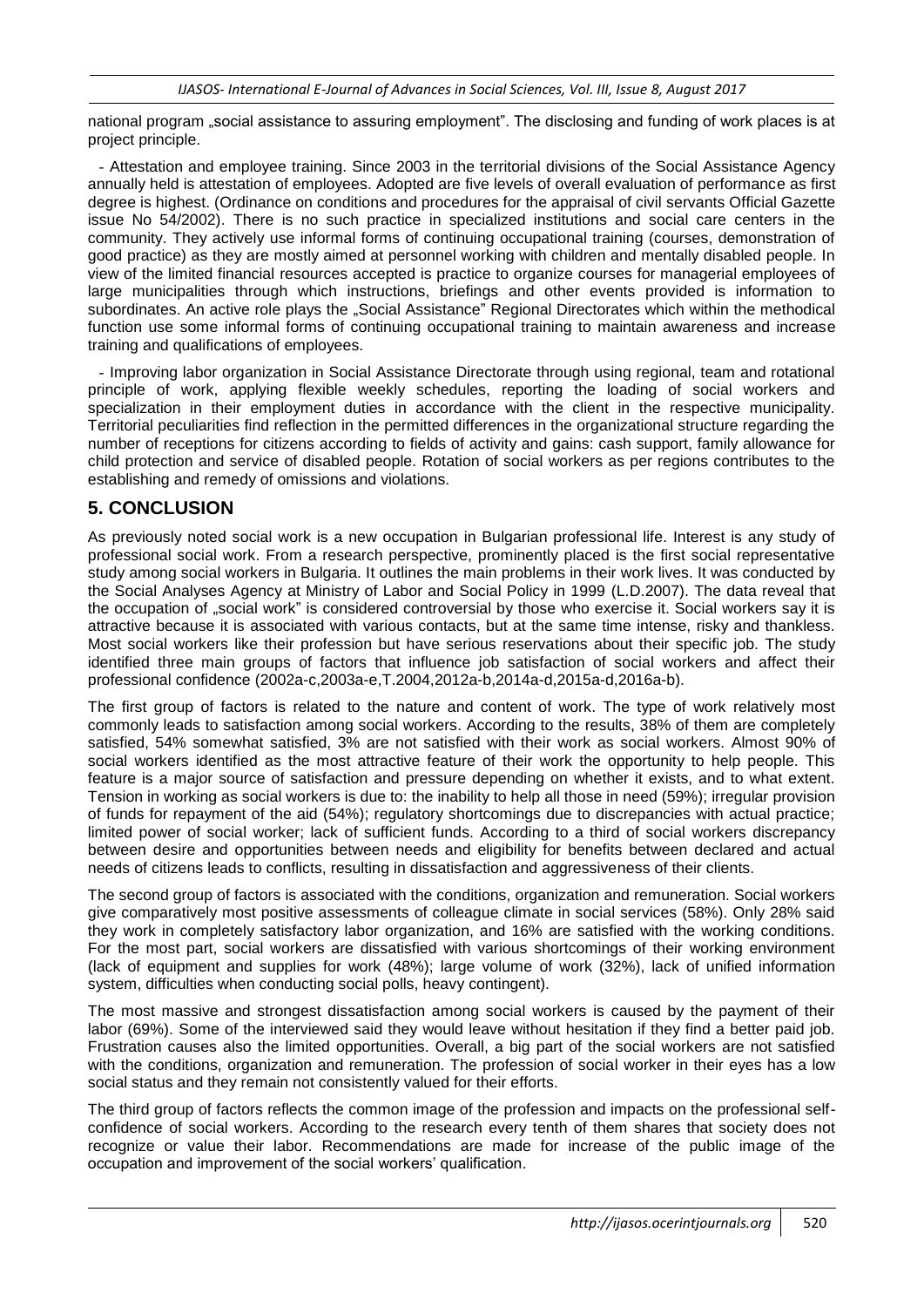Research shows that most of the social workers here like their work but they have serious requirements for improvement of the work conditions and organization, adequate payment, better professional development opportunities. This conclusion is confirmed by a research concluded among social workers in district of Ruse in 2015. Data indicates that 50% of those interviewed are satisfied with their work, 22% are disappointed because their work did not meet their expectations and only 25% would not leave the social assistance system if opportunity in another field is granted to them.

*Studies have shown problems in the professional realization of social workers. The data shows that they have the experience but lack the skills for social work. There is no effective system of qualification. Management of human resources in the social assistance system does not comply with the requirements and motivation of experts capable of individual work with clients in different groups. There is a contradiction between attempts to adopt Western models and implement social activities and actual practice that offers opportunities to retain skilled personnel.*

Based on the status and prospects of social assistance, the following prerequisites an objective nature to enhance the skill level of employees in the system in the direction of increasing the share of social activities experts (social workers with a university degree in social activities):

- *Legislative preconditions*. They are associated with a change of social assistance policy. The main objectives of which are reflected in existing national strategies and programs to tackle poverty, equal opportunities for disabled people, integration of minorities in Bulgaria. Adopted are series of laws and regulations that put contemporary context of social assistance in the country (Social Assistance Act, Child Protection Act, Family Allowances Act, Protection, Rehabilitation and Social Integration of the Disabled Act). They legitimize social work as practice. They establish normative preconditions for changes in the work of social workers related to responsibility and complexity of their work duties.

- *Financial preconditions*. They are associated with changes in the funding of social assistance. Taking a clear financial commitment from the state for actions that are government's responsibility. Introduction of social services charges. Involvement of NGOs and municipalities in providing services. Defining their responsibilities. Identifying opportunities to fund their services on a project basis. Developing a mechanism for financial support of non-profit organizations providing social services. All these changes are directed towards retaining costs for social assistance and reaching financial stability. The analysis shows that satisfying the needs of the population on welfare and social services is sought within the existing personnel at the expense of its intensive use.

- *Managerial preconditions*. They are related to improvement of the administrative capacity of the social assistance system and harmonization of its structures with European legislation. Perfecting the coordination between various structural levels. Development of national standards for social care and qualification of those employed in the system.

Improvement of qualification characteristics and assurance of the system with experts in social activities imposes development of adequate strategy and policy for human resources management, in compliance with the objectives of social assistance as sought are opportunities with relation to:

- Analysis and design of positions in various structures of the system. Creating work structure allowing execution of the complete volume of activities, complying with their targets.

Recruitment and selection of personnel. Endeavors to recruit personnel that will best deal with labor problems of respective positions, taking into account on one hand the impact of factors characterizing the state of the local labor market (unemployment, characteristics of supply and demand of work force, wages and social benefits) on the other hand - factors related to the size and financial status of the social institution, policy adopted on personnel and its selection, specifics of positions. The requirements for candidates to work in the social welfare system are not particularly high and correspond with low pay and not particularly good working conditions.

- Training, qualification, prequalification and career growth. Created are opportunities foperfecting the performance within the respective positions and structural units. Gaining knowledge, skills and attitude of those employed in the system in connection to the task being performed and the clients. Strengthening of the existing Human Resources Development and Regional Initiatives Center at Ministry of Labor and Social Policy (2007) as well as cooperation between the Ministry of Labor and Social Policy and higher institutes preparing experts for the social assistance system. The analysis of the condition and perspectives before the social assistance in Bulgaria outline the need of training in social work as the social workers themselves indicate that "necessary are more competent experts with ability to work with people" (L.D.2007).

Evaluation of performance. Development of strategy and policy for the evaluation of the personnel. It is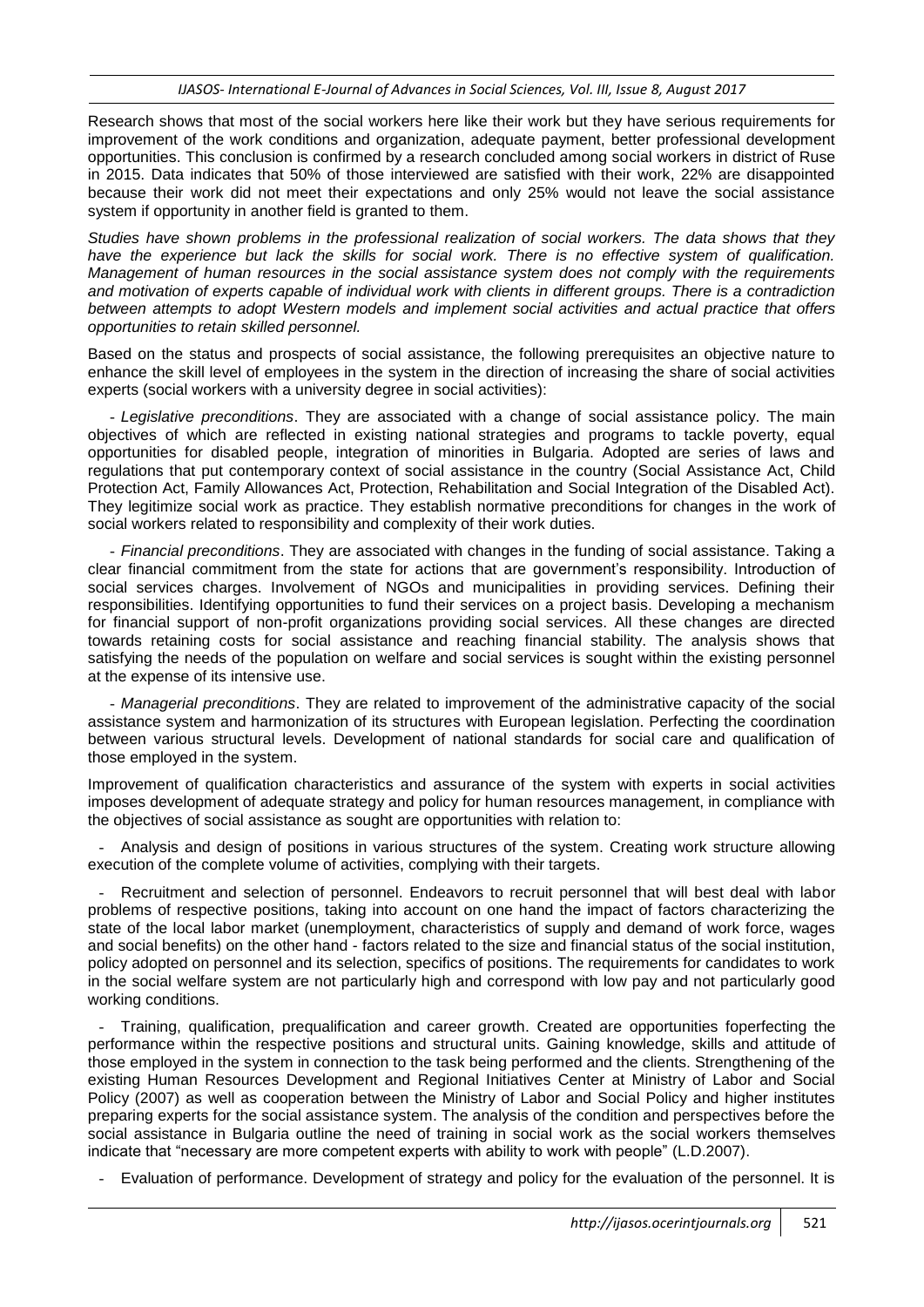the foundation for internal regulations for the evaluation of performance. Its implementation would help reveal opportunities for improving the performance, establishing the extent to which employees meet the job requirements, giving the personnel the potential for development in the profession and career and more. The evaluation of performance reveals existing reserves and creates conditions for more effective engagement of personnel. In our country there is no tradition in this area. In view of the higher demands towards personnel in the social assistance system it is desirable to monitor their performance in terms of knowledge of the matter, understanding of job tasks and their functions, using the expertise, teamwork as thus determined will be the specific needs of training or prequalification of employees.

On the other hand the efficient use of personnel is related to:

- Maintaining a level of work salary providing satisfactory life standard of the workers;
- Attracting them when solving issues affecting their interests;

Perfecting the motivational environment as taken into consideration are not only remuneration, praises, sanctions, promotions but also providing freedom of action when performing assigned tasks, opportunity for development and career growth, recognizing achievements;

Improvement of personnel's characteristics (precise definition of the requirements for holding the position of the "social worker", assigning candidates with specialized training in the field of social work, maintaining awareness and perfecting the occupational qualification in compliance with the changing requirements of the position being held);

- Improvement of the labor conditions and organizations (introducing contemporary information technologies, improving the work conditions in compliance with the requirements for healthy and safe work conditions, efficient use of working hours);

Using flexible strategies (employment modes allowing change of the number of personnel as part-time work (suggests presence of sufficiently accurate reports about the volume of work that is proposed to be done part-time as allows hiring personnel for such duration of the work day that is sufficient for the execution of the duties characterizing the respective position. This form is used with social activities performed as per National Program "From Social Assistance to Employment"), temporary work agreement (gives opportunity to hire personnel for such term for which existing is necessity in order to bind the employment to the performance, for example – jurist at the child protection departments in some municipalities), flexible group(used in team practice, social workers of the respective team are interchangeable and complete one another in every work situation as result of their wide-specter training); flexible work (introducing flexible functions and positions which allows extending the scope of the duties, for example in various Social Assistance Directorates announcing competitions for jurists is withheld and their duties are performed by the legal adviser of the Social Assistance Regional Directorate).

Comments of effective use of social workers' labor are possible only if taken into consideration is their social work. It suggests wide-profile training, high qualification and motivation for comprehensive realization (the training and prequalification model are reviewed in chapter third). This makes social workers able to adapt to all changes in technology, organization and structure of rendered social services and supplementary activities. Assumed may be that the efficient use of their potential is related to the increase of their fruitfulness of labor (enrichment of employment function), reduction of uniformity and monotony, enhance of mental tension, possibility for versatile application.

The reform in the social assistance system and the dynamic demands of population precondition the necessity of this type of experts with complex training, allowing them to undertake greater responsibilities and perform more complex work tasks when performing social activities in the conditions of restricted financial resources and their rational use.

### **REFERENCE LIST**

1

Turner, 1986; Howe, 1987; Payne, 1991 (T.1986).

Yana Merdzhanova, Boncho Gospodinov (Y.2003), For the Professional Profile of Social Worker, magazine

National program "From Social Assistance to Employment", type of social activity with hourly measure (Appendix No 1), Weekly schedule for one hired employee (Appendix No 2), measurer of social service activities (Appendix No 3)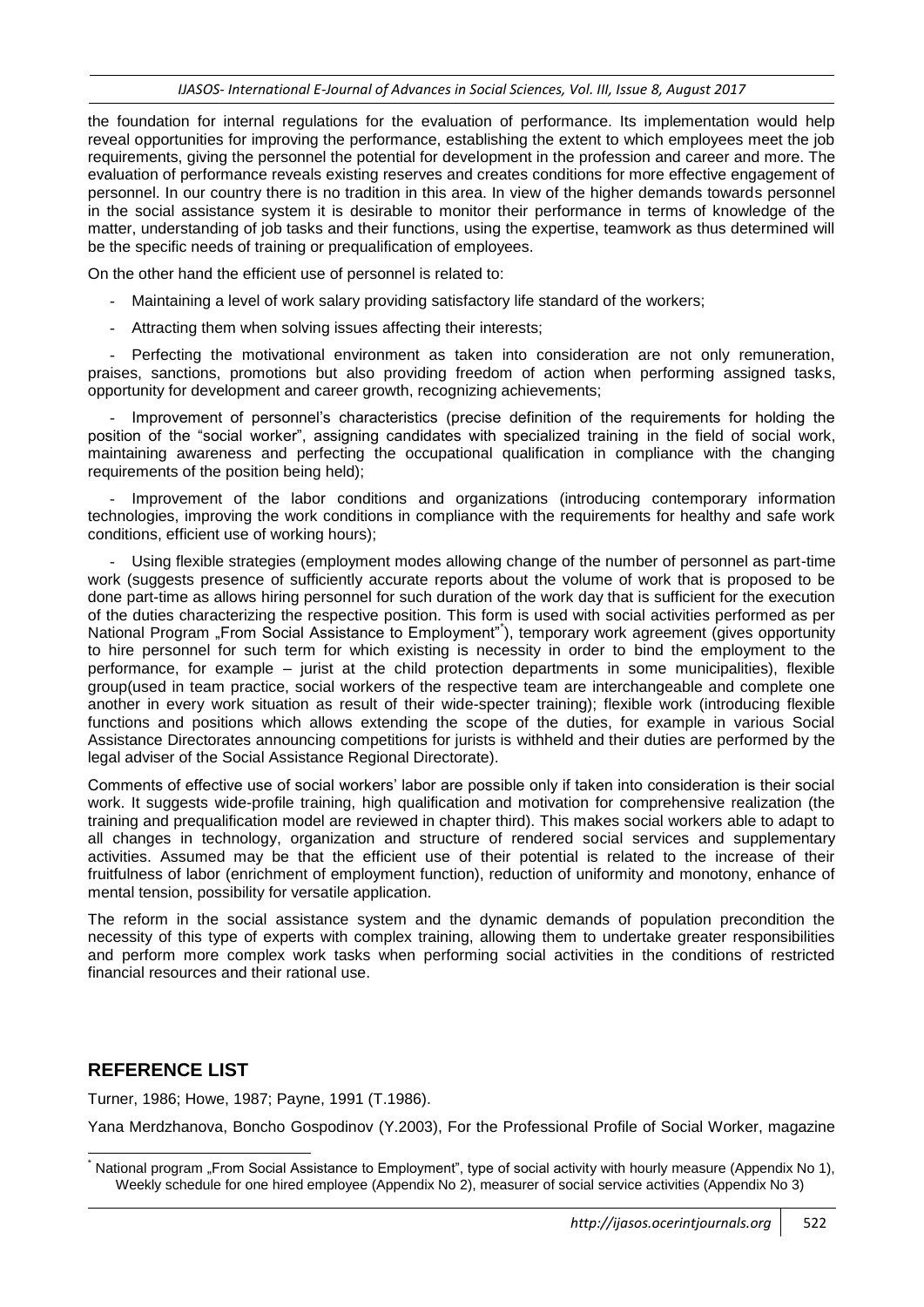"Strategies of Educational and Scientific Policy", issue No 1, 2003.

Zastrow, C.H. The Practice of Social Work, Brooks/Cole Publishing Co (Z.1999a)., Passific Grove, 1999.

- Morales, A., B. W. Sheafor, Social Work (M.1999). A Profession of Many Faces, Allyn and Bacon, Boston, 1999.
- Dave Sugdenand Co (D.2003)., Manual for Conducting Practical Training in Social Work, V. T. 2003.
- Pavalko, R. M (P.1971)., Sociology of occupation and professions, Itasca, ILL, 1971, p.17-27.
- Economics Club (E.2010), Issues of the Bulgarian Children's Welfare, 2010.
- Lyubomir Yonkov (Lyubomir.1993), Up-to-date Issues of the Social Care System, 1993.
- Evgeniya Spasova (E.1996), Social Integration of Independent Population Groups, Plenary Report of International Conference, 1996.
- Pursuant to resolution № 612/12.09.2002 by the Council of Ministers. According to data by the Structural Rules of Social 11. Assistance Service (Official Gazette issue No 15 / 2003, amended Official Gazette issue NO 63/2003). The total number of personnel is 5790 people as for Social Assistance Directorates it is 5323 people (Council of Ministers.2002).

As per data by Ministry of Labor and Social Policy, 2003 (M. of Labor and S. Policy 2003).

- DoH, Personal Social Services Personnel of Social Services Departments, London, Department of Health, 2013 (DoH.2013).
- Liliya Dimova, Social workers for the irwork, Bulletin No 2, May 2007, Ministry of Labor and Social Policy (L.D.2007).
- Терзиев, В., И. Аврамова (2002a), Социалната политика в контекста на Европейската интеграция и реализиране на изследване на възможностите за въвеждане на технологията "План за действие", Сборник с доклади от IV<sup>-та</sup> Национална научно-практическа конференция "Службите по заетостта и новите предизвикателства за реализиране на активната политика на пазара на труда", 14-15 май 2002г., Русе, стр.13-21.
- Терзиев, В. (2002b), Национална програма "От социални помощи към осигуряване на заетост", "Труд и право", бр.11, София, ноември 2002г. стр.38-41.
- Терзиев, В.(2002c), Общините и социалното подпомагане, Информационен бюлетин "Реформата в местното самоуправление", бр.12, Фондация зареформа в местното самоуправление, София, 2002г.
- Коцева М., В. Терзиев, З. Андреева (2003a), Проблеми на оценката на активните политики на пазара на труда, Пета национална конференция "Службите по заетостта и Европейския пазар на труда", Русенски университет "Ангел Кънчев", МТСП, АЗ, Русе, 29-30 май 2003г., стр.9-13.
- Терзиев, В., А. Делибашева (2003b), Социална подкрепа и партньрство в сферата на професионалното ориентиране за младежи и възрастни, Първа научно-практическа конференция с международно участие "Мрежи за професионално ориентиране за младежи и възрастни", Икономически университет, Варна, 4-5 юни 2003г., стр.3-12.
- Наньова, Ц., В. Терзиев (2003c), Осигуряване на заетост на лица в неравностойно положение. Финансово стимулиране на работодатели за разкриване на нови работни места. Адаптивност имобилност на работната сила, Юбилейна международна конференция "Трудът и неговата защита презXXI век", Университет за национално и световно стопанство, София, 29 май 2003г.ISBN 954-494-539-3, стр.288-300.
- Терзиев, В. (2003d), Национална програма "От социални помощи към осигуряване на заетост", Информационен бюлетин по труда, кн.2, София, 2003, стр.32.
- Терзиев, В. (2003e), Новият социален модел, като ефективна възможност за реализиране на активната политика на пазара на труда в България, Национална научно-практическа конференция "Гъвкавата заетост и проблеми на нейната регулация", Пловдивски университет "Паисий Хилендарски", Пловдив, 4 юли 2003г. ISBN954-561-146-4, стр.56-71.
- Терзиев, В., Ю. Младенов, М. Стойчев (T.2004), Изследване възможностите за трудовата реинтеграция на продължително безработни лица на пазара на труда чрез програма за заетост, УНИТЕХ'04, Габрово,18-19 ноември 2004г. Том III. ISBN 954-683-305-3, стр.62-66.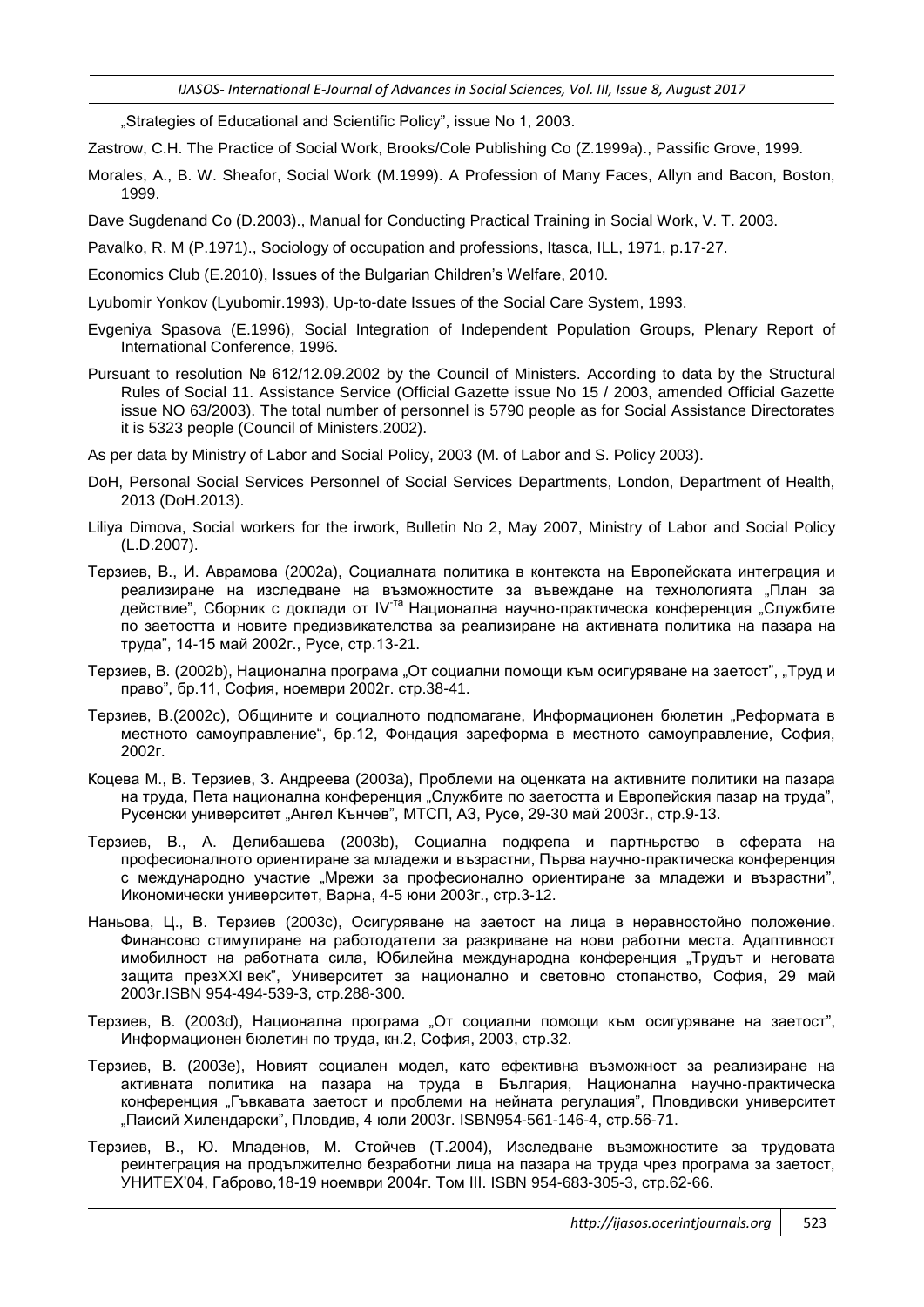- Терзиев, В. (T.2005), Общ анализ на въздействието на програмата "От социални помощи към осигуряване на заетост" на националния трудов пазар, УНИТЕХ'05, Габрово, 24-25 ноември 2005г. Том III. ISBN954-683-326, стр.75-80.
- Терзиев, В., Ю. Младенов (2012a), Активна социална програма и нейното стратегическо преимущество, Научни трудове на Русенски университет "Ангел Кънчев", Том 51, серия 5.1., Русе, 2012г. ISSN 1311-3321, стр.9-14.
- Терзиев, В. (2012b), Критерии и показатели за социална ефективност, Международна научна конференция, Сборник доклади, том III, Габрово, УНИТЕХ 16-17 ноември 2012г. ISSN 1313-230X, стр.231-240.
- Димитрова, С., В. Терзиев (2014a), Предложения в области социального капитала, партнерства и сети. Развитие социальной экономики. Поддержка социальной инновации, Международная научно-практическая конференция "Экономические науки: теоретический и практический взгляд", 1 октября 2014, Уфа, Россия. ISBN978-5-906769-05-3, pp.37-42.
- Терзиев, В., С. Димитрова (2014b), Определяне на критерии и показатели за социална ефективност, Юбилейна научна конференция 2014 "100 годиниавиационно образование в България", Национален военен университет "Васил Левски", 9-10 октомври 2014г., гр.Долна Митрополия. ISBN 978-954-713-216-8, стр.195-209.
- Терзиев, В., С. Димитрова (2014c), Ролята на социалната политика в икономическото развитие, Юбилейна научна конференция 2014 "100 годиниавиационно образование в България", Национален военен университет "Васил Левски", 9-10 октомври 2014г., гр.Долна Митрополия. ISBN 978-954-713-216-8, стр.228-239.
- Терзиев, В. (2014d), Социалното програмиране в системата на социалните категории, VII Международная научная конференция "Инновации в технологиях и образовании" (КузГТУ), Белово, Россия, 2014. Сборник статей часть 2. ISBN978-5-89070-974-5, pp.289-298.
- Терзиев, В., Е. Арабска (2015a), Социалното програмиране в контекста на насърчаване на социалната активност. Юбилейна международна научна конференция "Социалните науки и развитието на обществото - теоретични и практически измерения", Свищов, 30-31 октомври 2015 г. ISBN 978-954-23-1093-8, стр.228-233.
- Терзиев, В., Е. Арабска (2015b), Активните трансформации в политиките за функциониращ пазар на труда и за заетост. Научна конференция с международно участие "Иновации в образованието", 25-27 септември2015г. ШУ "Епископ Константин Преславски". Годишник на ШУ "Еп. Константин Преславски", т.XIXD Педагогически факултет, ISSN 1314-6769, Научни трудове от конференция, стр.96-104.
- Терзиев, В., Е. Арабска (2015c), Изграждането на функциониращ пазар на труда в периода на преход на българската икономика. Научна конференция с международно участие "Иновации в образованието", 25-27 септември 2015г. ШУ "Епископ Константин Преславски". Годишник на ШУ "Епископ Константин Преславски", т. XIXD Педагогически факултет, ISSN 1314-6769, Научни трудове от конференция, стр.82-95.
- Терзиев, В., Е. Арабска (2015d), Мониторинг на активните политики на пазара натруда в България, Първа научно-практическа конференция с международно участие "Социална работа, мениджмънт и социално развитие: съвременни предизвикателства, перспективи и иновативни практики 2015", 1-2 октомври 2015, ТУ-Варна. ISBN 978-954-20-0750-0, стр.32-39.
- Терзиев, В. (2016a), Приложение на социалното програмиране в регулирането на социалното развитие: ефективни социални политики чрез насърчаване на социалната активност на човешкия ресурс. Годишник/СА "Д. А. Ценов", ISSN 0861-8054, Том СХIХ, Свищов 2016, стр.7-91.
- Терзиев, В., Е. Арабска (2016b), Основни профили на безработните лица в България. Четиринадесета младежка научно-практическа конференция, 19-20 април 2016г. Федерация на научнотехническите съюзи, София. Сборник доклади, ISSN 1314-8931, стр.198-205.
- Терзиев, В., Е. Арабска (2016c) , Динамика в уязвимите групи на пазарана труда в България. Четиринадесета младежка научно-практическа конференция, 19-20 април 2016г. Федерация на научно-техническитесъюзи, София. Сборник доклади, ISSN 1314-8931, стр.206-217.
- Терзиев, В., П. Димитрова (2014e), Развитие системы социальной поддержки в Болгарии, Сборник статей Международной научно-практической конференции "Актуальные проблемы современной